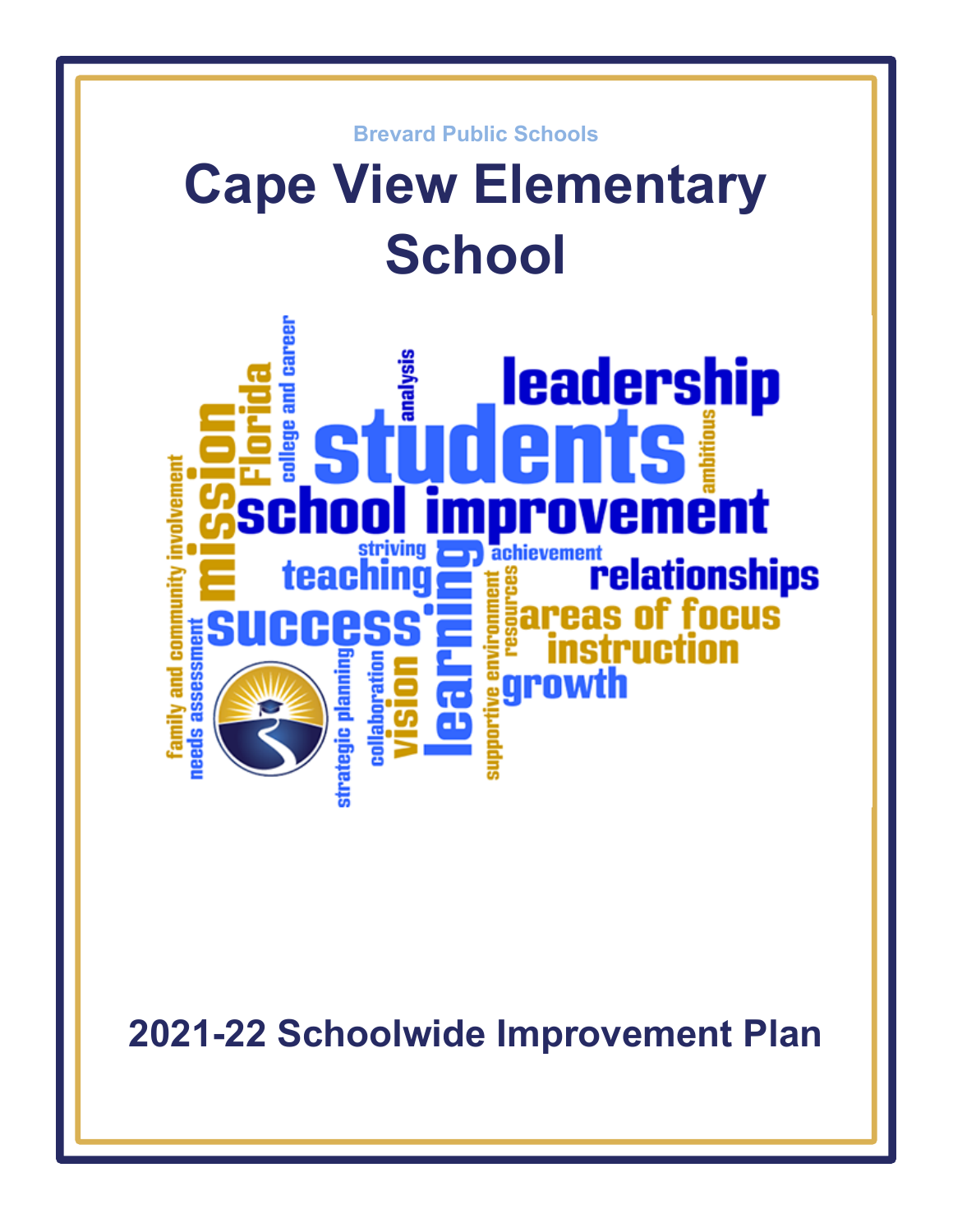# **Table of Contents**

| <b>School Demographics</b>                | 3  |
|-------------------------------------------|----|
| <b>Purpose and Outline of the SIP</b>     | 4  |
| <b>School Information</b>                 | 5  |
| <b>Needs Assessment</b>                   | 9  |
| <b>Planning for Improvement</b>           | 18 |
| <b>Positive Culture &amp; Environment</b> | 24 |
| <b>Budget to Support Goals</b>            | O  |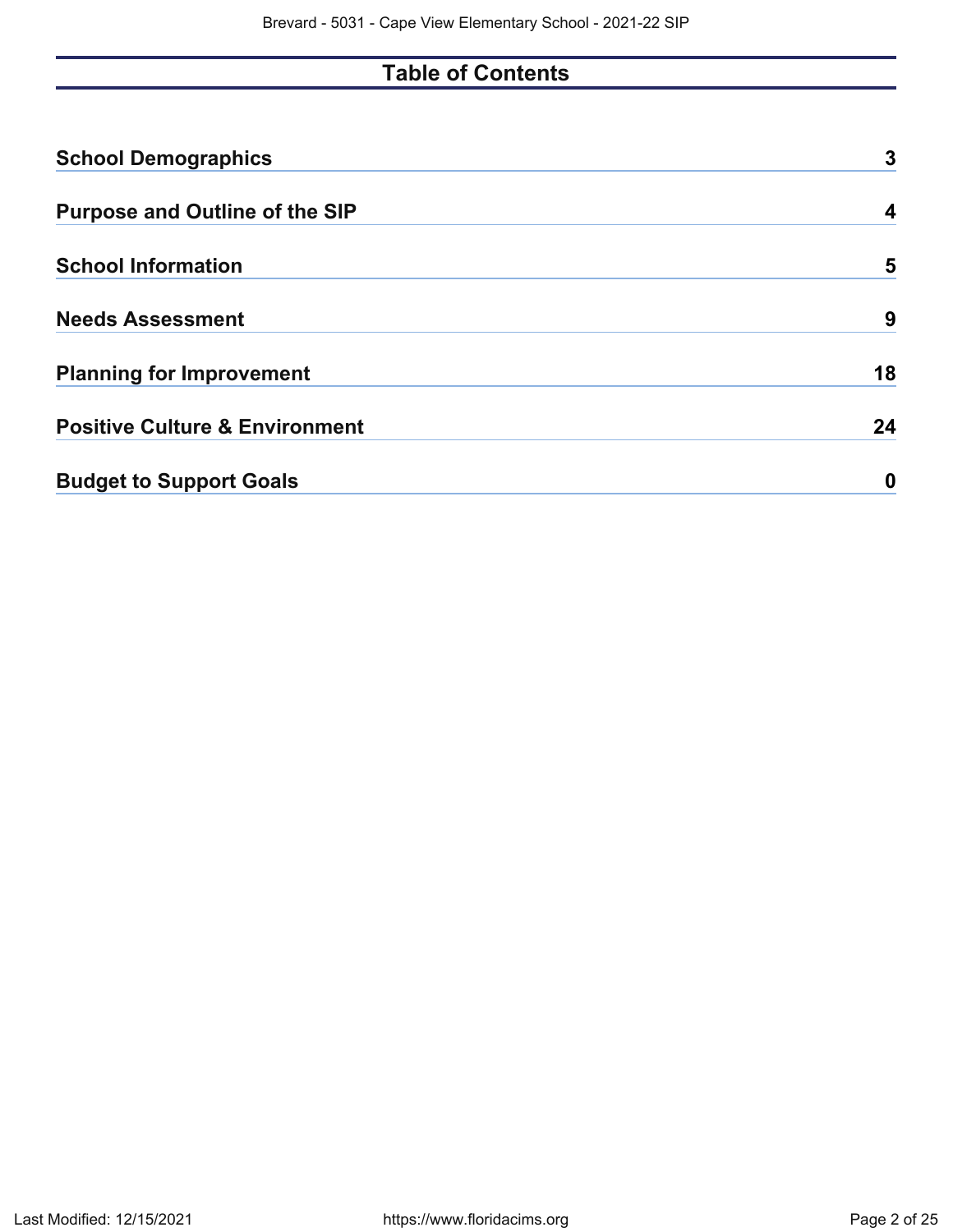Brevard - 5031 - Cape View Elementary School - 2021-22 SIP

# **Cape View Elementary School**

8440 ROSALIND AVE, Cape Canaveral, FL 32920

http://www.capeview.brevard.k12.fl.us

<span id="page-2-0"></span>**Demographics**

# **Principal: Jill Keane E** Start Date for this Principal: 7/1/2013

| <b>2019-20 Status</b><br>(per MSID File)                                                                                            | Active                                                                                                                                                                                                  |
|-------------------------------------------------------------------------------------------------------------------------------------|---------------------------------------------------------------------------------------------------------------------------------------------------------------------------------------------------------|
| <b>School Type and Grades Served</b><br>(per MSID File)                                                                             | <b>Elementary School</b><br>$PK-6$                                                                                                                                                                      |
| <b>Primary Service Type</b><br>(per MSID File)                                                                                      | K-12 General Education                                                                                                                                                                                  |
| 2018-19 Title I School                                                                                                              | Yes                                                                                                                                                                                                     |
| 2018-19 Economically<br><b>Disadvantaged (FRL) Rate</b><br>(as reported on Survey 3)                                                | [Data Not Available]                                                                                                                                                                                    |
| 2018-19 ESSA Subgroups Represented<br>(subgroups with 10 or more students)<br>(subgroups in orange are below the federal threshold) | <b>Economically Disadvantaged Students</b><br><b>English Language Learners</b><br><b>Hispanic Students</b><br><b>Multiracial Students</b><br><b>Students With Disabilities</b><br><b>White Students</b> |
| <b>School Grades History</b>                                                                                                        | 2018-19: A $(69\%)$<br>2017-18: B $(57%)$<br>2016-17: A (65%)<br>2015-16: C (50%)                                                                                                                       |
| 2019-20 School Improvement (SI) Information*                                                                                        |                                                                                                                                                                                                         |
| <b>SI Region</b>                                                                                                                    | <b>Northeast</b>                                                                                                                                                                                        |
| <b>Regional Executive Director</b>                                                                                                  | <b>Dustin Sims</b>                                                                                                                                                                                      |
| <b>Turnaround Option/Cycle</b>                                                                                                      | N/A                                                                                                                                                                                                     |
| Year                                                                                                                                |                                                                                                                                                                                                         |
| <b>Support Tier</b>                                                                                                                 |                                                                                                                                                                                                         |
| <b>ESSA Status</b>                                                                                                                  | [not available]                                                                                                                                                                                         |
| * As defined under Rule 6A-1.099811, Florida Administrative Code. For more information, click here.                                 |                                                                                                                                                                                                         |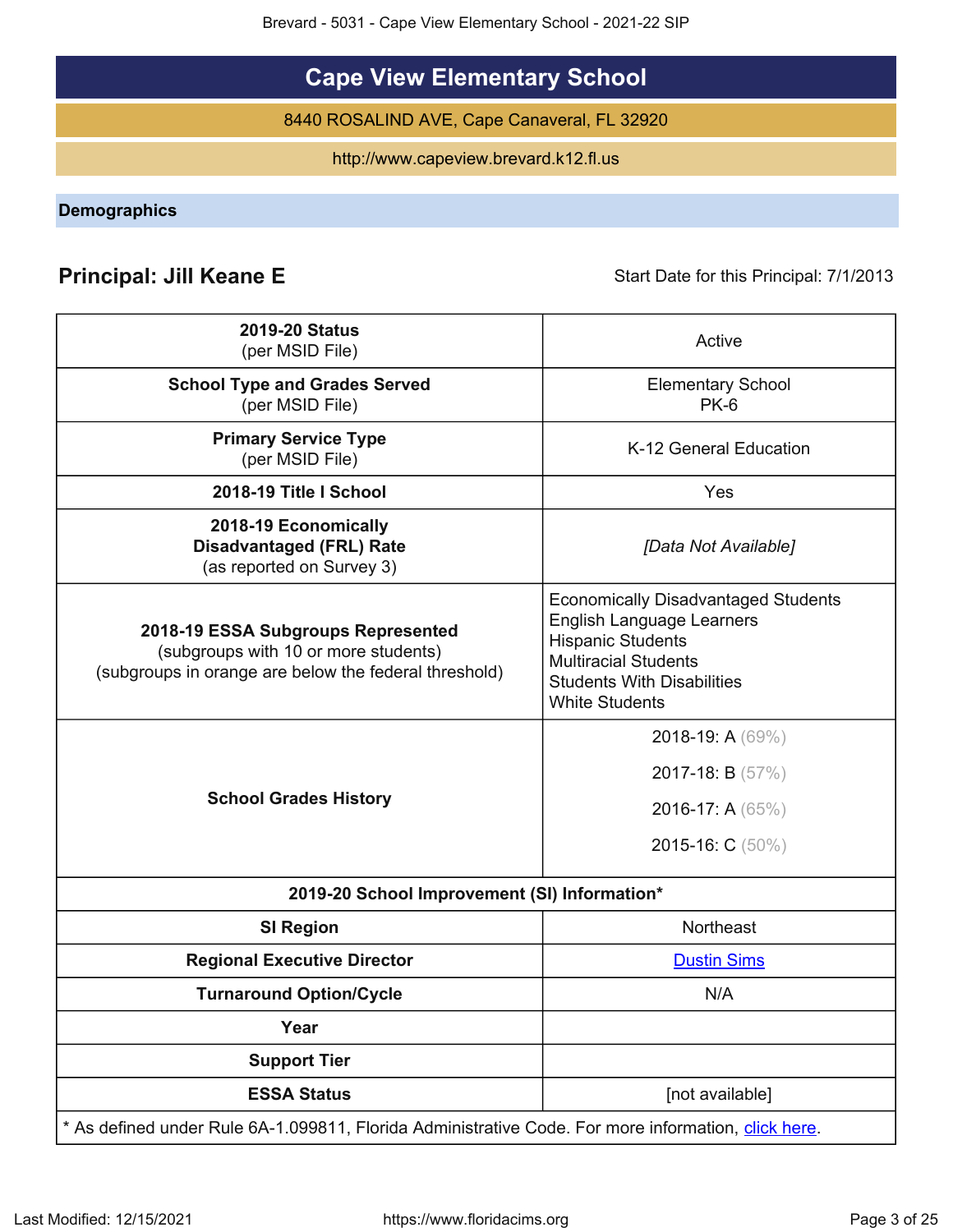## **School Board Approval**

This plan is pending approval by the Brevard County School Board.

## **SIP Authority**

Section 1001.42(18), Florida Statutes, requires district school boards to annually approve and require implementation of a Schoolwide Improvement Plan (SIP) for each school in the district that has a school grade of D or F. This plan is also a requirement for Targeted Support and Improvement (TS&I) and Comprehensive Support and Improvement (CS&I) schools pursuant to 1008.33 F.S. and the Every Student Succeeds Act (ESSA).

To be designated as TS&I, a school must have one or more ESSA subgroup(s) with a Federal Index below 41%. This plan shall be approved by the district. There are three ways a school can be designated as CS&I:

- 1. have a school grade of D or F
- 2. have a graduation rate of 67% or lower
- 3. have an overall Federal Index below 41%.

For these schools, the SIP shall be approved by the district as well as the Bureau of School Improvement.

The Florida Department of Education (FDOE) SIP template meets all statutory and rule requirements for traditional public schools and incorporates all components required for schools receiving Title I funds. This template is required by State Board of Education Rule 6A-1.099811, Florida Administrative Code, for all noncharter schools with a current grade of D or F, or a graduation rate 67% or less. Districts may opt to require a SIP using a template of its choosing for schools that do not fit the aforementioned conditions. This document was prepared by school and district leadership using the FDOE's school improvement planning web application located at [www.floridacims.org.](https://www.floridacims.org)

## <span id="page-3-0"></span>**Purpose and Outline of the SIP**

The SIP is intended to be the primary artifact used by every school with stakeholders to review data, set goals, create an action plan and monitor progress. The Florida Department of Education encourages schools to use the SIP as a "living document" by continually updating, refining and using the plan to guide their work throughout the year. This printed version represents the SIP as of the "Date Modified" listed in the footer.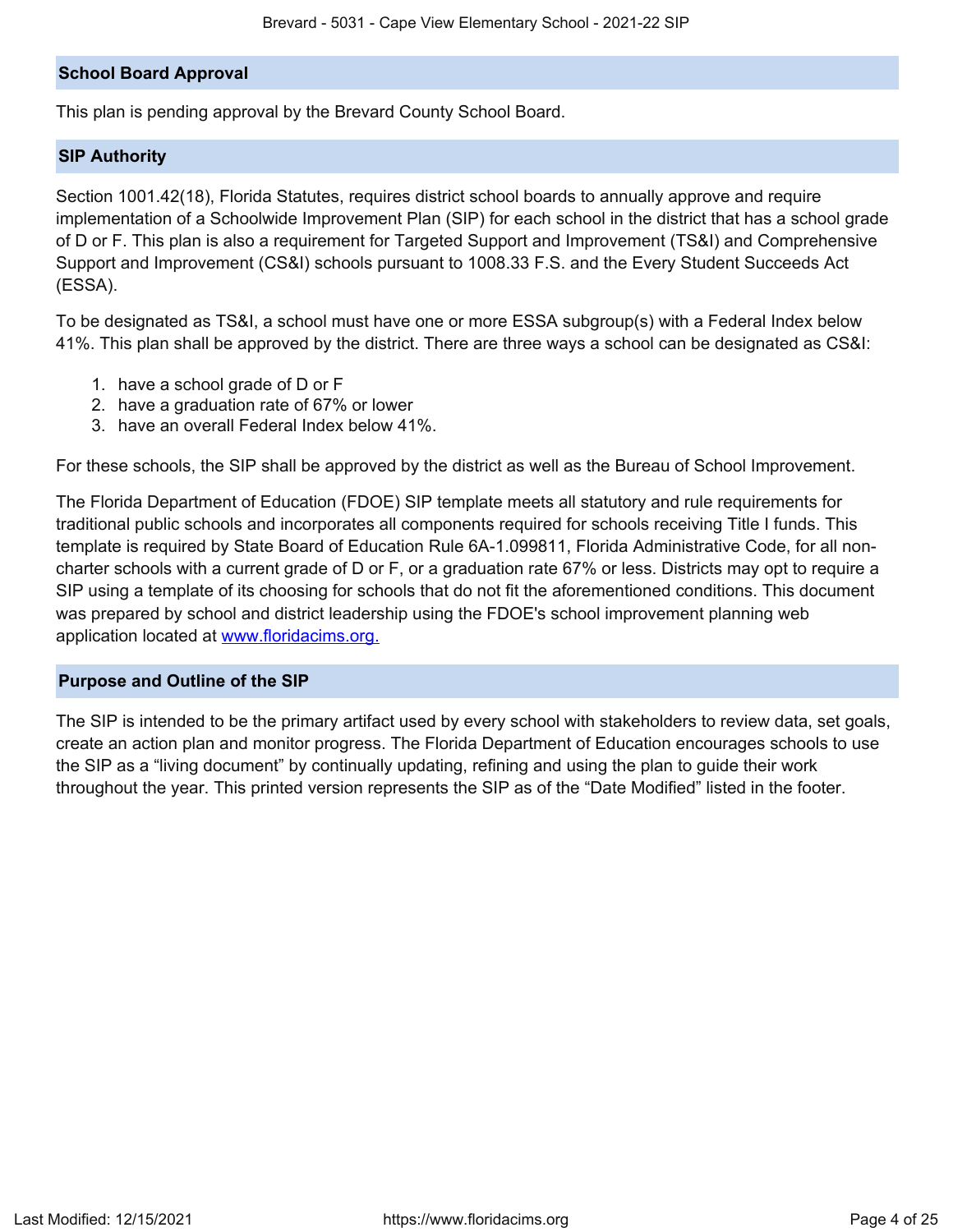## **Part I: School Information**

#### <span id="page-4-0"></span>**School Mission and Vision**

#### **Provide the school's mission statement.**

Cape View teachers will focus on intentional planning to provide standards-aligned instruction, using high quality materials and resources with fidelity to meet the academic needs of all students.

Revised 21-22 SY

#### **Provide the school's vision statement.**

All Cape View stakeholders will work to cultivate a safe and welcoming environment, by providing a positive, cohesive and engaging atmosphere.

Revised 21-22 SY

## **School Leadership Team**

#### **Membership**

Identify the name, email address, position title, and job duties/responsibilities for each member of the school leadership team.**:**

| <b>Name</b>     | <b>Title</b>                   | <b>Job Duties and</b><br><b>Responsibilities</b> |                                                                                                                                                                                                                                                                                                                                                                                                                                                                                                                                                                                                                                    |
|-----------------|--------------------------------|--------------------------------------------------|------------------------------------------------------------------------------------------------------------------------------------------------------------------------------------------------------------------------------------------------------------------------------------------------------------------------------------------------------------------------------------------------------------------------------------------------------------------------------------------------------------------------------------------------------------------------------------------------------------------------------------|
| Keane,<br>Jill  | Principal                      |                                                  | As principal, my primary responsibility is for the safety and<br>well-being of all students and staff. As a school leader, I<br>monitor the instructional program to ensure all students have<br>equitable learning opportunities. I communicate all data and<br>information to all stakeholders and utilize their feedback for<br>school improvement. I work closely with my instructional<br>coaches to support standards-aligned planning and coaching<br>as needed. Additionally, I monitor student engagement and<br>standards-aligned instructional practices to provide teachers<br>with feedback for improved instruction. |
| Brooks.         | Assistant<br>Suzanne Principal |                                                  | As assistant principal, I support the principal and teachers in<br>providing an effective, positive learning environment. In this<br>position, I monitor the fidelity of the curriculum, instruction and<br>assessment. I also provide teachers with valuable feedback<br>regarding standards-aligned instructional practice.                                                                                                                                                                                                                                                                                                      |
| Dodd,<br>Pamela | Reading<br>Coach               |                                                  | As literacy coach, I work closely with school leadership and<br>teachers; I serve as a stable resource for professional<br>development and monitor student data throughout the school<br>year to generate continued improvement in ELA. I work within<br>all aspects of the coaching cycle to hone teachers' academic<br>craft so that they may continue to plan and deliver effective<br>instructional practices.                                                                                                                                                                                                                 |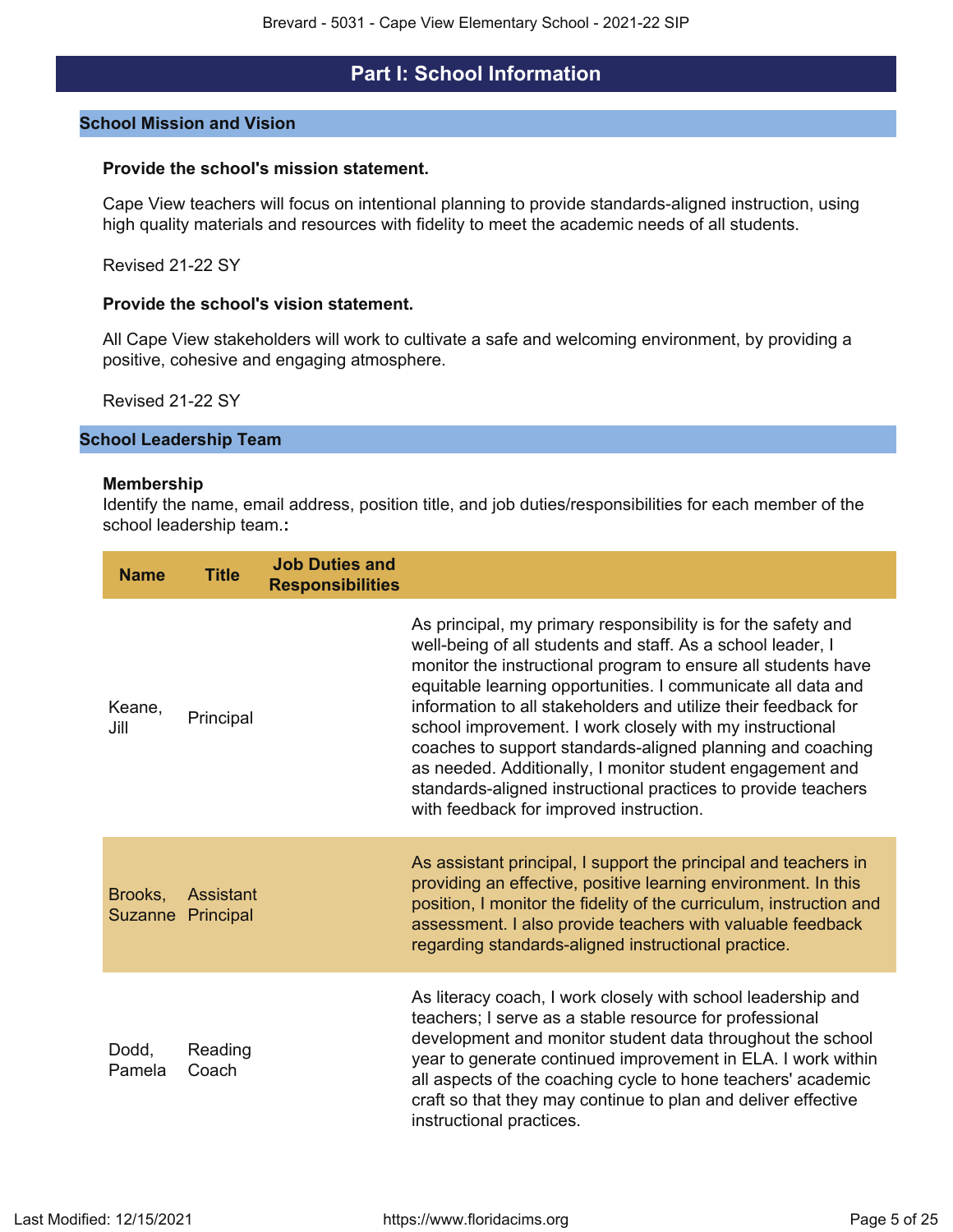#### **Demographic Information**

## **Principal start date**

Monday 7/1/2013, Jill Keane E

**Number of teachers with a 2019 3-year aggregate or a 1-year Algebra state VAM rating of Highly Effective.** *Note: For UniSIG Supplemental Teacher Allocation, teachers must have at least 10 student assessments.*

2

**Number of teachers with a 2019 3-year aggregate or a 1-year Algebra state VAM rating of Effective.** *Note: For UniSIG Supplemental Teacher Allocation, teachers must have at least 10 student assessments.*

7

**Total number of teacher positions allocated to the school** 30

**Total number of students enrolled at the school** 264

**Identify the number of instructional staff who left the school during the 2020-21 school year.**  $\Omega$ 

**Identify the number of instructional staff who joined the school during the 2021-22 school year.** 2

**Demographic Data**

## **Early Warning Systems**

**2021-22**

**The number of students by grade level that exhibit each early warning indicator listed:**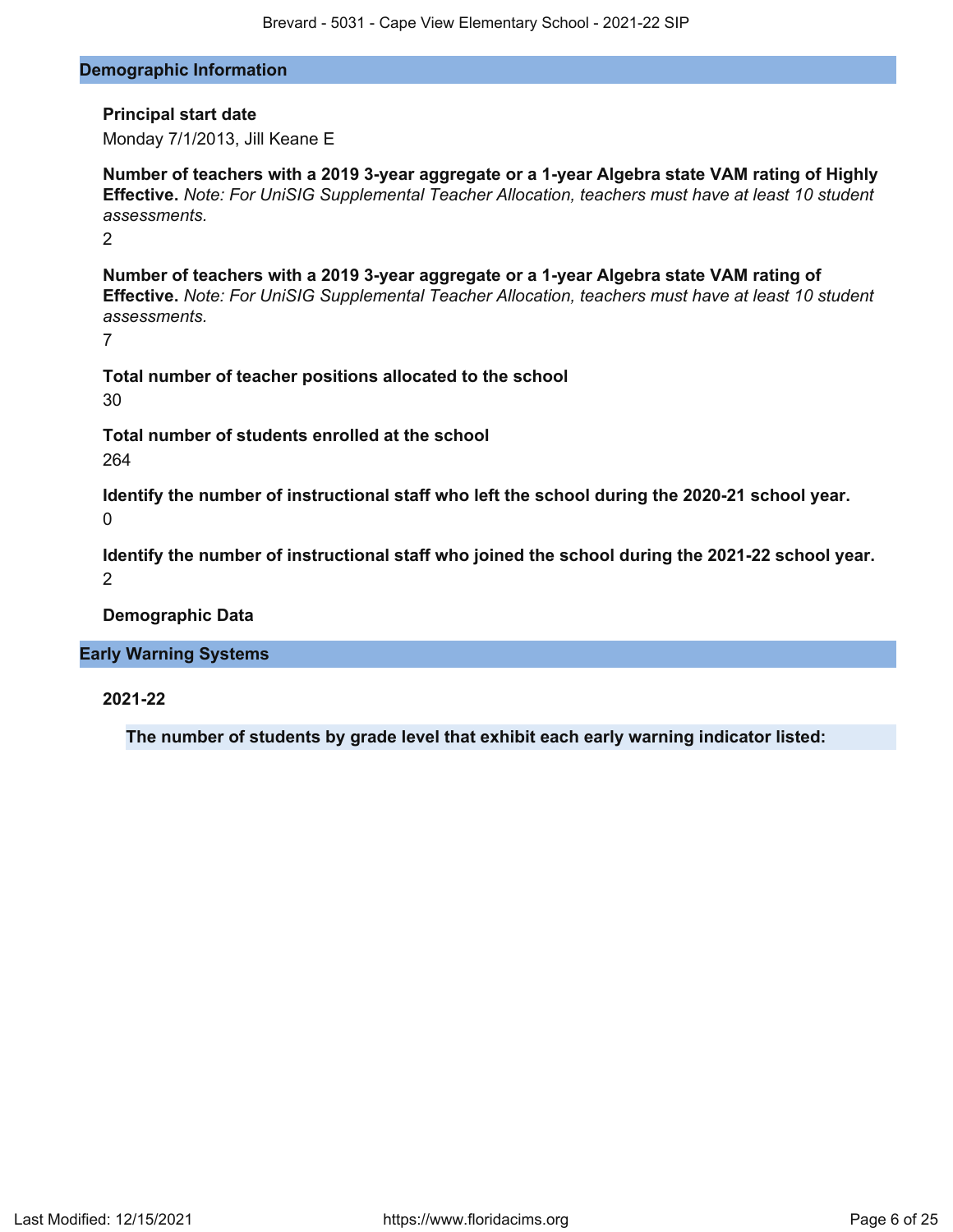| <b>Indicator</b>                                            |                |              |              |               |             | <b>Grade Level</b> |                |                |                |          |            |          |                | Total |
|-------------------------------------------------------------|----------------|--------------|--------------|---------------|-------------|--------------------|----------------|----------------|----------------|----------|------------|----------|----------------|-------|
|                                                             | K              | 1            | $\mathbf{2}$ | $\mathbf{3}$  | $\mathbf 4$ | 5                  |                |                |                |          | 6 7 8 9 10 | -11      |                |       |
| Number of students enrolled                                 | 41             | 34           | 36           | 30            |             | 32 37 32 0         |                |                | $\mathbf{0}$   | $\Omega$ | $\Omega$   | 0        | $\Omega$       | 242   |
| Attendance below 90 percent                                 | 17             | 10           | 10           | 5             | 10          | $12 \overline{ }$  | 2              | $\Omega$       | $\Omega$       | $\Omega$ | $\Omega$   | $\Omega$ | $\Omega$       | 66    |
| One or more suspensions                                     | 1              | $\Omega$     | 0            | $\Omega$      | 1           | $\Omega$           | $\Omega$       | $\Omega$       | $\Omega$       | $\Omega$ | $\Omega$   | 0        | 0              | 2     |
| <b>Course failure in ELA</b>                                | $\Omega$       | $\Omega$     | $\Omega$     | $\Omega$      | $\Omega$    | $\Omega$           | $\mathbf{0}$   | $\mathbf 0$    | $\Omega$       | $\Omega$ | $\Omega$   | $\Omega$ | $\Omega$       |       |
| Course failure in Math                                      | $\Omega$       | $\Omega$     | $\Omega$     | $\Omega$      | $\Omega$    | $\Omega$           | $\Omega$       | $\Omega$       | $\Omega$       | $\Omega$ | $\Omega$   | 0        | $\Omega$       |       |
| Level 1 on 2019 statewide FSA ELA<br>assessment             | $\overline{0}$ | $\Omega$     | $\Omega$     | $\Omega$      | $\Omega$    | $\overline{0}$     | $\overline{0}$ |                | 0 <sub>0</sub> | $\Omega$ | - 0        | $\Omega$ | $\overline{0}$ |       |
| Level 1 on 2019 statewide FSA Math<br>assessment            | $\mathbf{0}$   | $\mathbf{0}$ | $\Omega$     | $\Omega$      | $\Omega$    | $\overline{0}$     | $\mathbf 0$    |                | 0 <sub>0</sub> | $\Omega$ | $\Omega$   | $\Omega$ | $\Omega$       |       |
| Number of students with a substantial<br>reading deficiency | $\Omega$       | $\Omega$     | $\Omega$     | $\Omega$      | $\Omega$    | $\Omega$           | $\Omega$       | $\Omega$       | $\Omega$       | $\Omega$ | $\Omega$   | $\Omega$ | $\Omega$       |       |
| Level 1 on 2021 statewide FSA ELA<br>assessment             | $\Omega$       | $\Omega$     | $\Omega$     | $\mathcal{P}$ | 1           | $\overline{4}$     | 1              | $\overline{0}$ | $\Omega$       | $\Omega$ | $\Omega$   | $\Omega$ | $\overline{0}$ | 8     |
| Level 1 on 2021 statewide FSA Math<br>assessment            | $\Omega$       | 0            | 0            | 2             | 5           | $\overline{4}$     | 1.             | $\Omega$       | 0              | $\Omega$ | 0          | 0        | $\Omega$       | 12    |

## Brevard - 5031 - Cape View Elementary School - 2021-22 SIP

## **The number of students with two or more early warning indicators:**

| Indicator                            |  |  |  | <b>Grade Level</b> |  |  |                              | <b>Total</b> |
|--------------------------------------|--|--|--|--------------------|--|--|------------------------------|--------------|
|                                      |  |  |  |                    |  |  | K 1 2 3 4 5 6 7 8 9 10 11 12 |              |
| Students with two or more indicators |  |  |  |                    |  |  | 0 0 0 0 0 0 0 0 0 0 0 0 0    |              |

#### **The number of students identified as retainees:**

|                                        |  |  |  |  |  | <b>Grade Level</b>           |  |       |  |  |  |  |  |  |  |  |  |  |  |  |
|----------------------------------------|--|--|--|--|--|------------------------------|--|-------|--|--|--|--|--|--|--|--|--|--|--|--|
| <b>Indicator</b>                       |  |  |  |  |  | K 1 2 3 4 5 6 7 8 9 10 11 12 |  | Total |  |  |  |  |  |  |  |  |  |  |  |  |
| <b>Retained Students: Current Year</b> |  |  |  |  |  | 6 0 0 2 0 0 0 0 0 0 0 0 0    |  |       |  |  |  |  |  |  |  |  |  |  |  |  |
| Students retained two or more times    |  |  |  |  |  | 0000001000000                |  |       |  |  |  |  |  |  |  |  |  |  |  |  |

## **Date this data was collected or last updated**

Tuesday 8/31/2021

## **2020-21 - As Reported**

**The number of students by grade level that exhibit each early warning indicator:**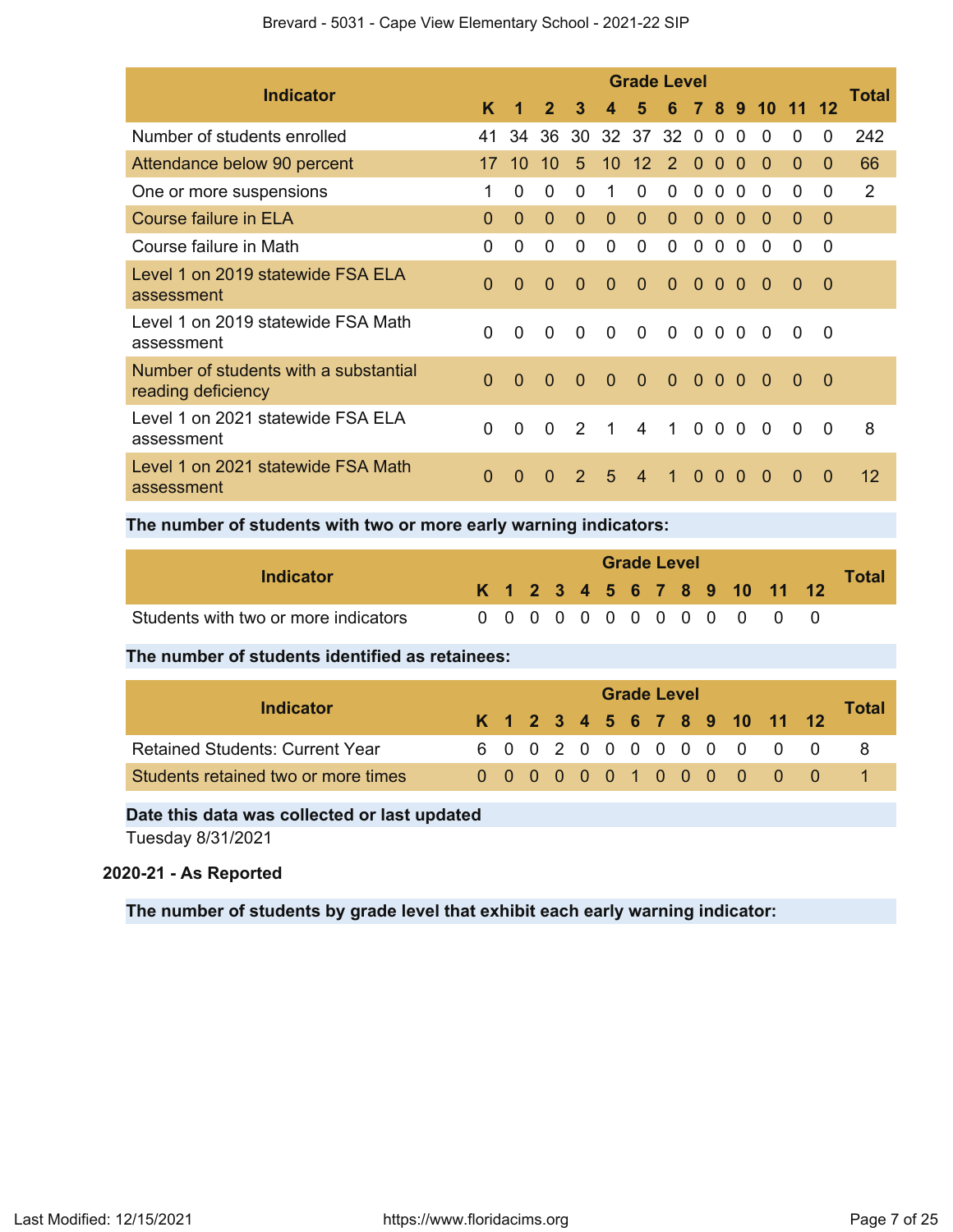|                                              | <b>Grade Level</b> |             |              |                         |                         |                      |                |                         |                |          |                          |              |          |           |  |
|----------------------------------------------|--------------------|-------------|--------------|-------------------------|-------------------------|----------------------|----------------|-------------------------|----------------|----------|--------------------------|--------------|----------|-----------|--|
| <b>Indicator</b>                             |                    | $1 \quad 2$ |              | $\overline{\mathbf{3}}$ | $\overline{4}$          |                      |                |                         |                |          | 5 6 7 8 9 10 11 12       |              |          | Total     |  |
| Number of students enrolled                  | 36.                |             |              |                         | 37 34 36 40 35 60 0 0 0 |                      |                |                         |                |          | $\Omega$                 | $\Omega$     | $\Omega$ | 278       |  |
| Attendance below 90 percent                  |                    |             | $\mathbf{3}$ | $\mathbf{R}$            | $\overline{3}$          | $\blacktriangleleft$ | 5 0 0 0        |                         |                |          | $\blacktriangleleft 0$ - | $\Omega$     | - 0      | <b>22</b> |  |
| One or more suspensions                      | 0                  | $\Omega$    | $\Omega$     | $\Omega$                | 1                       | $\Omega$             | $\mathbf{1}$   |                         | $0\,0\,0$      |          | $\Omega$                 | $\Omega$     | - 0      | -2        |  |
| Course failure in ELA                        | 0                  | $\Omega$    | $\Omega$     | - 0                     | -0                      | - 0                  | $\overline{0}$ |                         | 000            |          | - 0                      | - 0          | - 0      |           |  |
| Course failure in Math                       | 0                  | $\Omega$    | $\Omega$     | $\Omega$                | $\Omega$                | $\Omega$             | $\Omega$       |                         | 0 <sub>0</sub> | $\Omega$ | $\Omega$                 | <sup>0</sup> | - 0      |           |  |
| Level 1 on 2019 statewide ELA assessment     | $\Omega$           | $\Omega$    | $\Omega$     | $\Omega$                | 3                       | $\overline{4}$       | 6              | $\overline{\mathbf{0}}$ | $\Omega$       | $\Omega$ | $\Omega$                 | $\Omega$     | - 0      | -13       |  |
| Level 1 on 2019 statewide Math<br>assessment | 0                  | $\Omega$    | $\Omega$     | $\Omega$                | -3                      | 4                    | -11            | $\Omega$                | $\Omega$       | $\Omega$ | $\Omega$                 | $\Omega$     | $\Omega$ | 18        |  |

## **The number of students with two or more early warning indicators:**

| Indicator                            |  |  |  | <b>Grade Level</b> |  |  |                              |              |
|--------------------------------------|--|--|--|--------------------|--|--|------------------------------|--------------|
|                                      |  |  |  |                    |  |  | K 1 2 3 4 5 6 7 8 9 10 11 12 | <b>Total</b> |
| Students with two or more indicators |  |  |  |                    |  |  | 0 0 0 0 3 2 7 0 0 0 0 0 0    |              |

## **The number of students identified as retainees:**

| Indicator                              | <b>Grade Level</b> |  |  |  |  |  |  |  |  |  |  |                              |  |       |  |
|----------------------------------------|--------------------|--|--|--|--|--|--|--|--|--|--|------------------------------|--|-------|--|
|                                        |                    |  |  |  |  |  |  |  |  |  |  | K 1 2 3 4 5 6 7 8 9 10 11 12 |  | Total |  |
| <b>Retained Students: Current Year</b> |                    |  |  |  |  |  |  |  |  |  |  | 4 1 2 2 0 0 0 0 0 0 0 0 0    |  |       |  |
| Students retained two or more times    |                    |  |  |  |  |  |  |  |  |  |  | 0 0 0 0 0 0 2 0 0 0 0 0 0    |  |       |  |

## **2020-21 - Updated**

## **The number of students by grade level that exhibit each early warning indicator:**

| <b>Indicator</b>                             | <b>Grade Level</b> |                      |                |                |                |                      |              |                |          |          |                    |              |          |           |  |
|----------------------------------------------|--------------------|----------------------|----------------|----------------|----------------|----------------------|--------------|----------------|----------|----------|--------------------|--------------|----------|-----------|--|
|                                              | K.                 | $\blacktriangleleft$ | $\overline{2}$ | $\mathbf{3}$   | $\overline{4}$ |                      |              |                |          |          | 5 6 7 8 9 10 11 12 |              |          | Total     |  |
| Number of students enrolled                  | 36.                | -37                  | 34             | -36            |                | 40 35 60 0 0         |              |                |          | $\Omega$ | $\Omega$           | $\Omega$     | $\Omega$ | 278       |  |
| Attendance below 90 percent                  |                    | $\overline{1}$       | $\mathbf{3}$   | $\mathbf{Z}$   | 3              | $\blacktriangleleft$ | $5\quad 0$   |                | $\Omega$ | 0        | - 0                | $\Omega$     | 0        | <b>22</b> |  |
| One or more suspensions                      | 0                  | $\Omega$             | $\Omega$       | $\Omega$       | 1              | $\Omega$             | $\mathbf{1}$ | $\Omega$       | $\Omega$ | $\Omega$ | $\Omega$           | $\Omega$     | $\Omega$ | 2         |  |
| Course failure in ELA                        | $\Omega$           | $\Omega$             | $\Omega$       | $\Omega$       | $\Omega$       | $\Omega$             | $\Omega$     | 0 <sub>0</sub> |          | - 0      | - 0                | $\Omega$     | - 0      |           |  |
| Course failure in Math                       | 0                  | $\Omega$             | $\Omega$       | $\Omega$       | $\Omega$       | $\Omega$             | $\Omega$     | $\Omega$       | $\Omega$ | $\Omega$ | $\Omega$           | $\Omega$     | - 0      |           |  |
| Level 1 on 2019 statewide ELA assessment     | $\Omega$           | $\Omega$             | $\Omega$       | $\overline{0}$ | 3              | $\overline{4}$       | 6            | $\Omega$       | $\Omega$ | $\Omega$ | - 0                | $\Omega$     | 0        | 13        |  |
| Level 1 on 2019 statewide Math<br>assessment | 0                  | $\Omega$             | $\Omega$       | $\Omega$       | 3              | 4                    | 11           | $\Omega$       | $\Omega$ | $\Omega$ | $\Omega$           | $\mathbf{0}$ | $\Omega$ | 18        |  |

## **The number of students with two or more early warning indicators:**

| Indicator                            |  |  |  | <b>Grade Level</b> |  |                              | Total |
|--------------------------------------|--|--|--|--------------------|--|------------------------------|-------|
|                                      |  |  |  |                    |  | K 1 2 3 4 5 6 7 8 9 10 11 12 |       |
| Students with two or more indicators |  |  |  |                    |  | 0 0 0 0 3 2 7 0 0 0 0 0 0    |       |

## **The number of students identified as retainees:**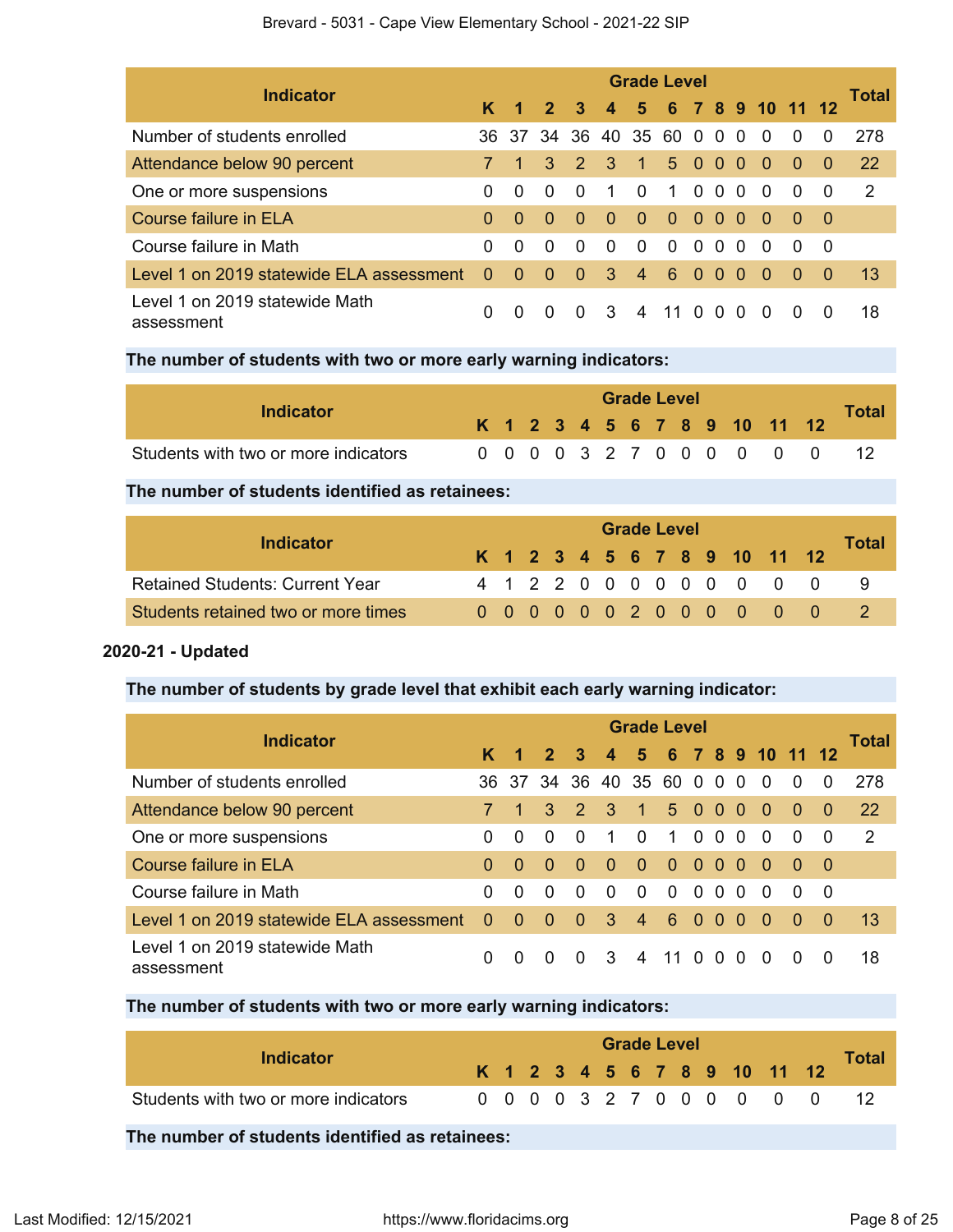| Indicator                              |  |  |  | <b>Grade Level</b> |  |  |                              |       |
|----------------------------------------|--|--|--|--------------------|--|--|------------------------------|-------|
|                                        |  |  |  |                    |  |  | K 1 2 3 4 5 6 7 8 9 10 11 12 | Total |
| <b>Retained Students: Current Year</b> |  |  |  |                    |  |  | 4 1 2 2 0 0 0 0 0 0 0 0 0    |       |
| Students retained two or more times    |  |  |  |                    |  |  | 0 0 0 0 0 0 2 0 0 0 0 0 0 0  |       |

## **Part II: Needs Assessment/Analysis**

## <span id="page-8-0"></span>**School Data Review**

Please note that the district and state averages shown here represent the averages for similar school types (elementary, middle, high school, or combination schools).

|                                   | 2021 |                           |  | 2019   |                           |     | 2018 |                |     |
|-----------------------------------|------|---------------------------|--|--------|---------------------------|-----|------|----------------|-----|
| <b>School Grade Component</b>     |      | School   District   State |  | School | District   State   School |     |      | District State |     |
| <b>ELA Achievement</b>            | 62%  |                           |  | 63%    | 62%                       | 57% | 67%  | 60%            | 56% |
| <b>ELA Learning Gains</b>         | 66%  |                           |  | 61%    | 60%                       | 58% | 60%  | 54%            | 55% |
| <b>ELA Lowest 25th Percentile</b> | 60%  |                           |  | 77%    | 57%                       | 53% | 58%  | 46%            | 48% |
| Math Achievement                  | 60%  |                           |  | 73%    | 63%                       | 63% | 57%  | 62%            | 62% |
| <b>Math Learning Gains</b>        | 62%  |                           |  | 78%    | 65%                       | 62% | 51%  | 59%            | 59% |
| Math Lowest 25th Percentile       | 59%  |                           |  | 71%    | 53%                       | 51% | 41%  | 49%            | 47% |
| Science Achievement               | 52%  |                           |  | 59%    | 57%                       | 53% | 65%  | 57%            | 55% |

## **Grade Level Data Review - State Assessments**

**NOTE: This data is raw data and includes ALL students who tested at the school. This is not school grade data.**

|                          |      |               | <b>ELA</b>      |                                                 |              |                                       |
|--------------------------|------|---------------|-----------------|-------------------------------------------------|--------------|---------------------------------------|
| <b>Grade</b>             | Year | <b>School</b> | <b>District</b> | School-<br><b>District</b><br><b>Comparison</b> | <b>State</b> | School-<br><b>State</b><br>Comparison |
| 03                       | 2021 |               |                 |                                                 |              |                                       |
|                          | 2019 | 63%           | 64%             | $-1%$                                           | 58%          | 5%                                    |
| <b>Cohort Comparison</b> |      |               |                 |                                                 |              |                                       |
| 04                       | 2021 |               |                 |                                                 |              |                                       |
|                          | 2019 | 52%           | 61%             | $-9%$                                           | 58%          | $-6%$                                 |
| <b>Cohort Comparison</b> |      | $-63%$        |                 |                                                 |              |                                       |
| 05                       | 2021 |               |                 |                                                 |              |                                       |
|                          | 2019 | 70%           | 60%             | 10%                                             | 56%          | 14%                                   |
| <b>Cohort Comparison</b> |      | $-52%$        |                 |                                                 |              |                                       |
| 06                       | 2021 |               |                 |                                                 |              |                                       |
|                          | 2019 | 63%           | 60%             | 3%                                              | 54%          | 9%                                    |
| <b>Cohort Comparison</b> |      | $-70%$        |                 |                                                 |              |                                       |

| <b>MATH</b> |      |               |                 |                                                 |              |                                              |  |  |  |  |
|-------------|------|---------------|-----------------|-------------------------------------------------|--------------|----------------------------------------------|--|--|--|--|
| Grade       | Year | <b>School</b> | <b>District</b> | School-<br><b>District</b><br><b>Comparison</b> | <b>State</b> | School-<br><b>State</b><br><b>Comparison</b> |  |  |  |  |
| 03          | 2021 |               |                 |                                                 |              |                                              |  |  |  |  |
|             | 2019 | 65%           | 61%             | 4%                                              | 62%          | 3%                                           |  |  |  |  |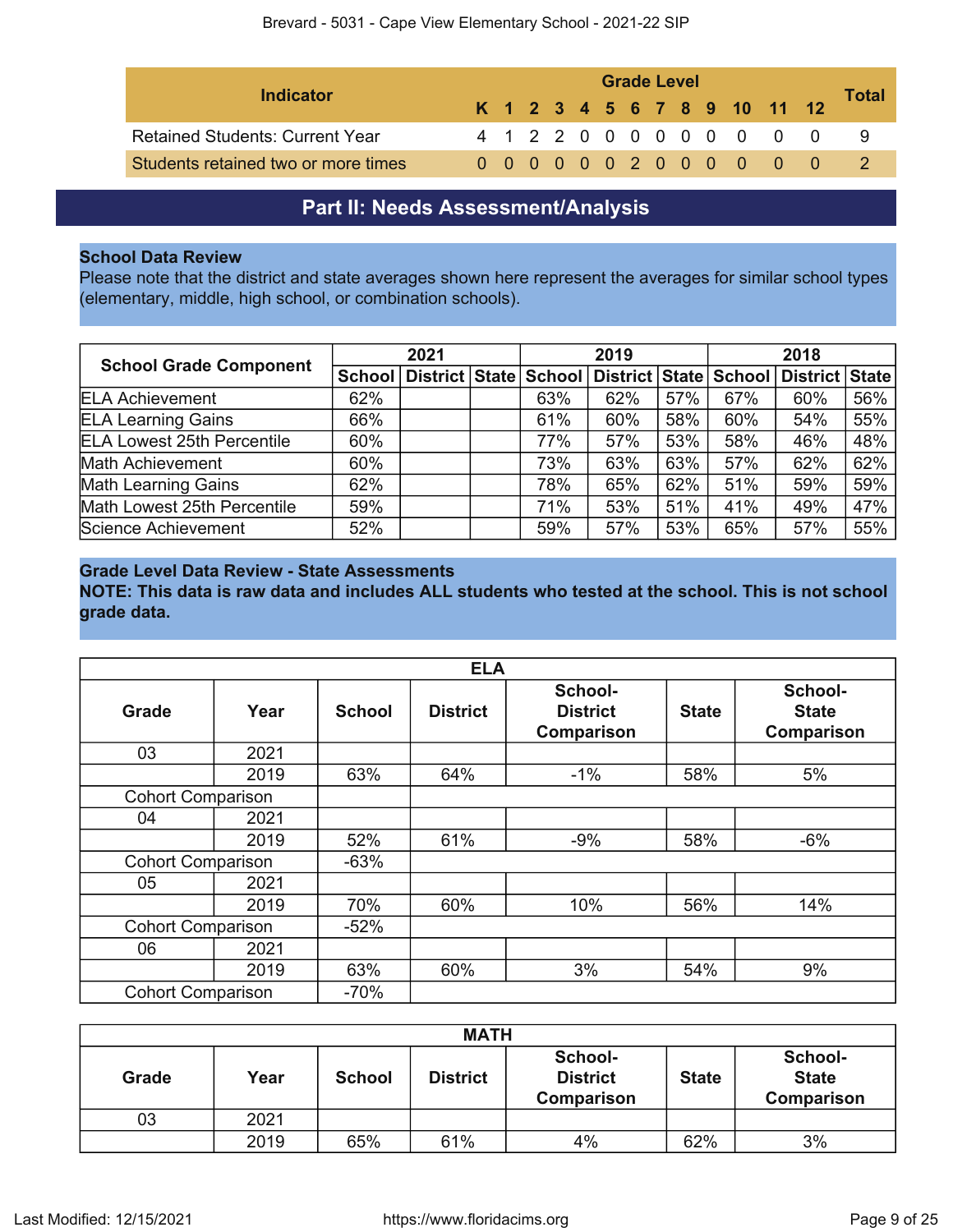|                          |      |               | <b>MATH</b>     |                                                 |              |                                              |
|--------------------------|------|---------------|-----------------|-------------------------------------------------|--------------|----------------------------------------------|
| <b>Grade</b>             | Year | <b>School</b> | <b>District</b> | School-<br><b>District</b><br><b>Comparison</b> | <b>State</b> | School-<br><b>State</b><br><b>Comparison</b> |
| <b>Cohort Comparison</b> |      |               |                 |                                                 |              |                                              |
| 04                       | 2021 |               |                 |                                                 |              |                                              |
|                          | 2019 | 63%           | 64%             | $-1\%$                                          | 64%          | $-1%$                                        |
| <b>Cohort Comparison</b> |      | $-65%$        |                 |                                                 |              |                                              |
| 05                       | 2021 |               |                 |                                                 |              |                                              |
|                          | 2019 | 68%           | 60%             | 8%                                              | 60%          | 8%                                           |
| <b>Cohort Comparison</b> |      | $-63%$        |                 |                                                 |              |                                              |
| 06                       | 2021 |               |                 |                                                 |              |                                              |
|                          | 2019 | 85%           | 67%             | 18%                                             | 55%          | 30%                                          |
| <b>Cohort Comparison</b> |      | $-68%$        |                 |                                                 |              |                                              |

|                          |      |               | <b>SCIENCE</b>  |                                          |              |                                              |
|--------------------------|------|---------------|-----------------|------------------------------------------|--------------|----------------------------------------------|
| <b>Grade</b>             | Year | <b>School</b> | <b>District</b> | School-<br><b>District</b><br>Comparison | <b>State</b> | School-<br><b>State</b><br><b>Comparison</b> |
| 05                       | 2021 |               |                 |                                          |              |                                              |
|                          | 2019 | 58%           | 56%             | 2%                                       | 53%          | 5%                                           |
| <b>Cohort Comparison</b> |      |               |                 |                                          |              |                                              |

## **Grade Level Data Review - Progress Monitoring Assessments**

## **Provide the progress monitoring tool(s) by grade level used to compile the below data.**

iReady Data for both ELA and Math was used to progress monitor for three diagnostic windows (Fall, Winter and Spring)

|                                        |                                             | <b>Grade 1</b> |           |               |
|----------------------------------------|---------------------------------------------|----------------|-----------|---------------|
|                                        | Number/%<br>Proficiency                     | <b>Fall</b>    | Winter    | <b>Spring</b> |
|                                        | <b>All Students</b>                         | 60%            | 76%       | 90%           |
| <b>English Language</b><br><b>Arts</b> | Economically<br>Disadvantaged               | 67%            | 88%       | 100%          |
|                                        | <b>Students With</b><br><b>Disabilities</b> | 71%            | 83%       | 86%           |
|                                        | English Language<br>Learners                | <b>NA</b>      | <b>NA</b> | $0\%$         |
|                                        | Number/%<br>Proficiency                     | Fall           | Winter    | <b>Spring</b> |
|                                        | <b>All Students</b>                         | 41%            | 55%       | 82%           |
| <b>Mathematics</b>                     | Economically<br>Disadvantaged               | 50%            | 63%       | 89%           |
|                                        | <b>Students With</b><br><b>Disabilities</b> | 14%            | 50%       | 14%           |
|                                        | English Language<br>Learners                | <b>NA</b>      | <b>NA</b> | 100%          |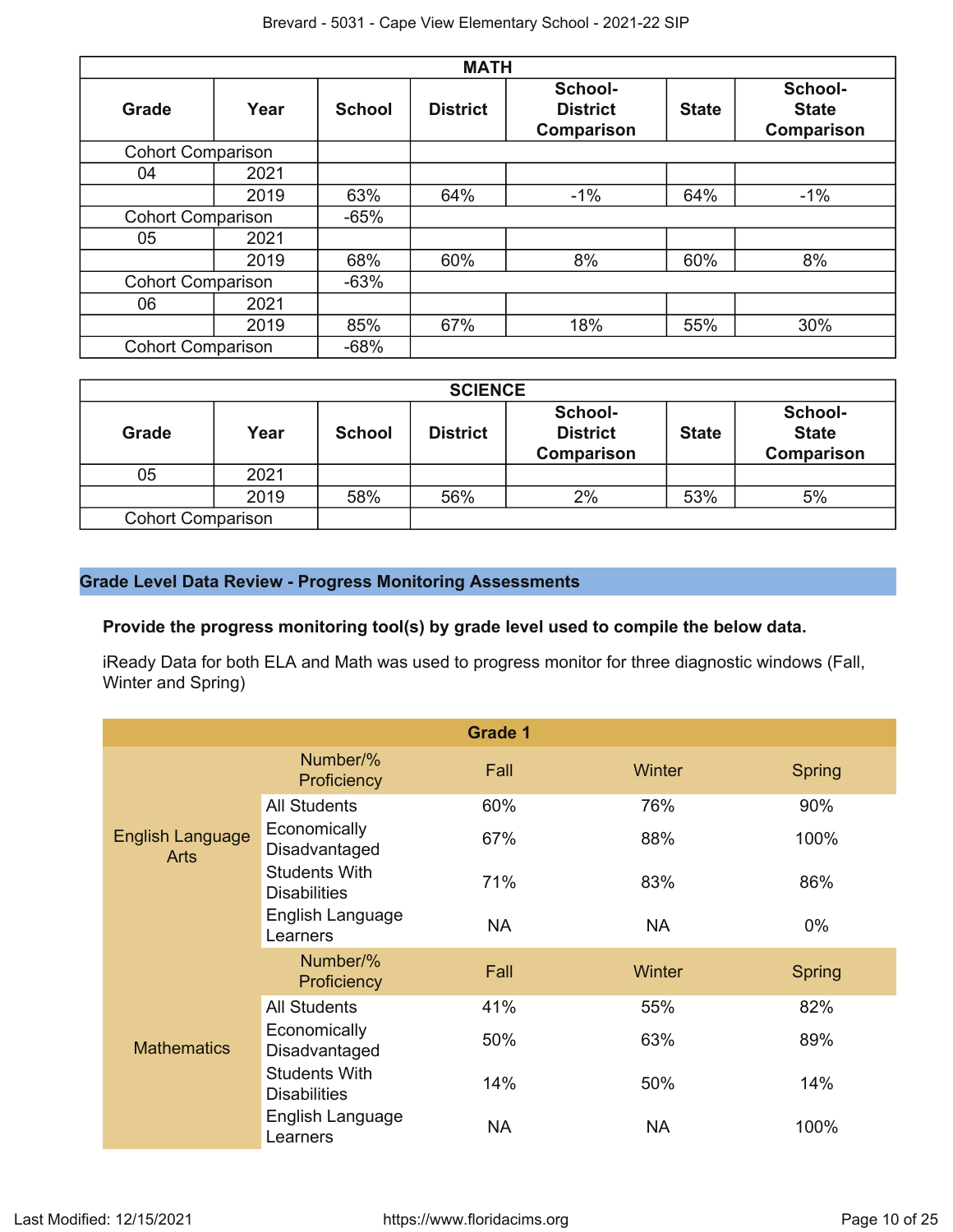|                                        |                                                                 | <b>Grade 2</b> |        |               |  |
|----------------------------------------|-----------------------------------------------------------------|----------------|--------|---------------|--|
| <b>English Language</b><br><b>Arts</b> | Number/%<br>Proficiency                                         | Fall           | Winter | Spring        |  |
|                                        | <b>All Students</b>                                             | 19%            | 33%    | 51%           |  |
|                                        | Economically<br>Disadvantaged                                   | 17%            | 40%    | 48%           |  |
|                                        | <b>Students With</b><br><b>Disabilities</b>                     | 17%            | 67%    | 67%           |  |
|                                        | English Language<br>Learners                                    | 0%             | $0\%$  | 50%           |  |
|                                        | Number/%<br>Proficiency                                         | Fall           | Winter | <b>Spring</b> |  |
|                                        | <b>All Students</b>                                             | 17%            | 42%    | 48%           |  |
| <b>Mathematics</b>                     | Economically<br>Disadvantaged                                   | 17%            | 42%    | 40%           |  |
|                                        | <b>Students With</b><br><b>Disabilities</b>                     | 50%            | 67%    | 50%           |  |
|                                        | English Language<br>Learners                                    | 0%             | 0%     | 0%            |  |
|                                        |                                                                 |                |        |               |  |
|                                        |                                                                 | <b>Grade 3</b> |        |               |  |
|                                        | Number/%<br>Proficiency                                         | Fall           | Winter | <b>Spring</b> |  |
|                                        | <b>All Students</b>                                             | 35%            | 49%    | 71%           |  |
| <b>English Language</b><br><b>Arts</b> | Economically<br>Disadvantaged                                   | 25%            | 40%    | 48%           |  |
|                                        | <b>Students With</b><br><b>Disabilities</b>                     | 20%            | 40%    | 60%           |  |
|                                        | English Language<br>Learners                                    | 0%             | 0%     | 100%          |  |
|                                        | Number/%<br>Proficiency                                         | Fall           | Winter | <b>Spring</b> |  |
|                                        | <b>All Students</b>                                             | 24%            | 41%    | 48%           |  |
| <b>Mathematics</b>                     | Economically<br>Disadvantaged                                   | 30%            | 40%    | 48%           |  |
|                                        | <b>Students With</b><br><b>Disabilities</b><br>English Language | 40%            | 60%    | 60%           |  |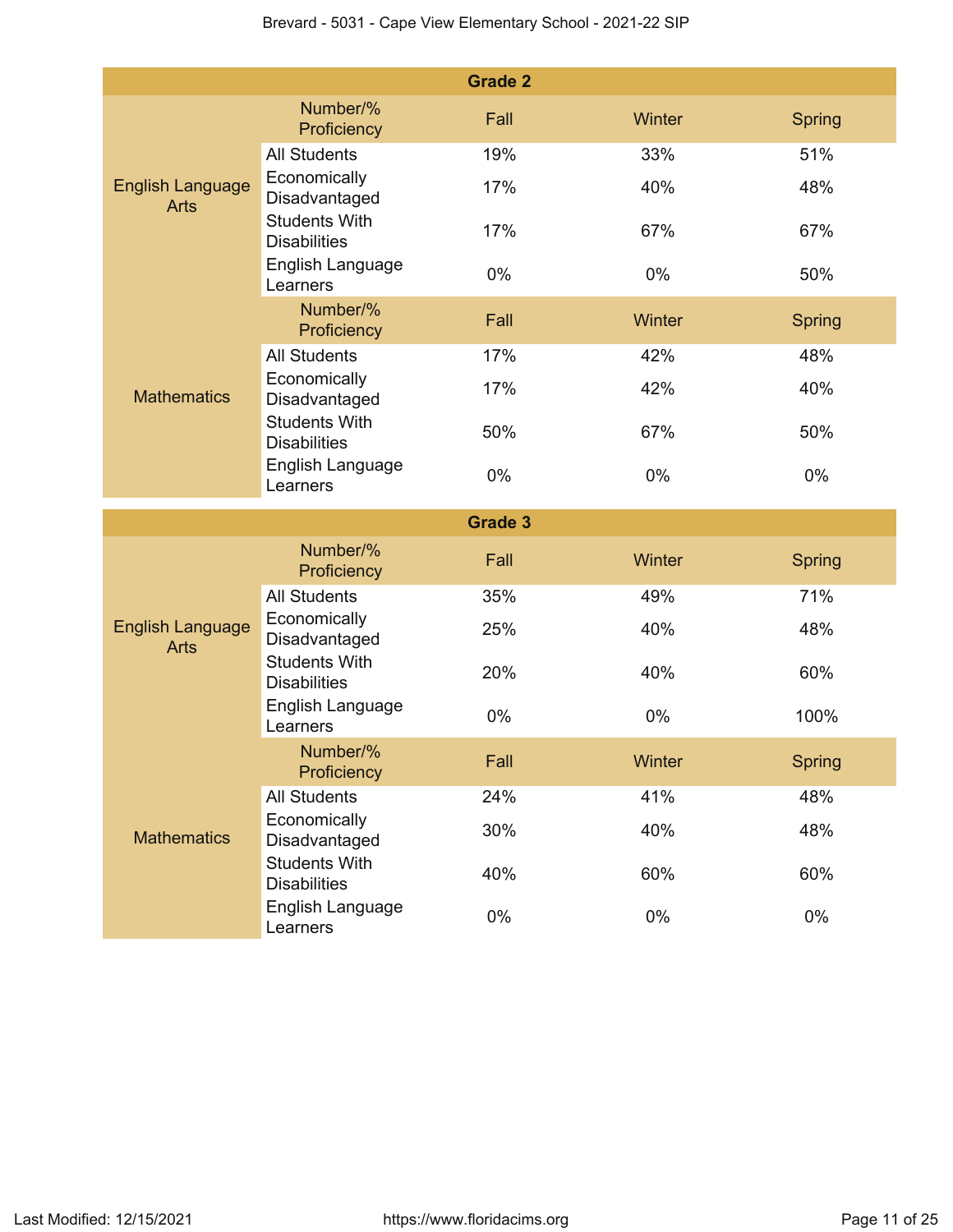|                                        |                                                                                                                                     | <b>Grade 4</b> |           |               |
|----------------------------------------|-------------------------------------------------------------------------------------------------------------------------------------|----------------|-----------|---------------|
|                                        | Number/%<br>Proficiency                                                                                                             | Fall           | Winter    | <b>Spring</b> |
|                                        | <b>All Students</b>                                                                                                                 | 66%            | 65%       | 83%           |
| <b>English Language</b><br><b>Arts</b> | Economically<br>Disadvantaged                                                                                                       | 58%            | 68%       | 82%           |
|                                        | <b>Students With</b><br><b>Disabilities</b>                                                                                         | 50%            | 70%       | 70%           |
|                                        | English Language<br>Learners                                                                                                        | <b>NA</b>      | <b>NA</b> | <b>NA</b>     |
|                                        | Number/%<br>Proficiency                                                                                                             | Fall           | Winter    | <b>Spring</b> |
|                                        | <b>All Students</b>                                                                                                                 | 15%            | 24%       | 57%           |
| <b>Mathematics</b>                     | Economically<br>Disadvantaged                                                                                                       | 16%            | 21%       | 53%           |
|                                        | <b>Students With</b><br><b>Disabilities</b>                                                                                         | 10%            | 10%       | 28%           |
|                                        | English Language<br>Learners                                                                                                        | <b>NA</b>      | 31%       | <b>NA</b>     |
|                                        |                                                                                                                                     | <b>Grade 5</b> |           |               |
|                                        | Number/%<br>Proficiency                                                                                                             | Fall           | Winter    | <b>Spring</b> |
|                                        | <b>All Students</b>                                                                                                                 | 43%            | 52%       | 77%           |
| <b>English Language</b><br><b>Arts</b> | Economically<br>Disadvantaged                                                                                                       | 45%            | 55%       | 81%           |
|                                        | <b>Students With</b><br><b>Disabilities</b>                                                                                         | 75%            | 50%       | 100%          |
|                                        | English Language<br>Learners                                                                                                        | 0%             | 0%        | 100%          |
|                                        | Number/%<br>Proficiency                                                                                                             | Fall           | Winter    | <b>Spring</b> |
|                                        | <b>All Students</b>                                                                                                                 | 27%            | 50%       | 56%           |
| <b>Mathematics</b>                     | Economically<br>Disadvantaged                                                                                                       | 25%            | 50%       | 62%           |
|                                        | <b>Students With</b><br><b>Disabilities</b>                                                                                         | 50%            | 25%       | 50%           |
|                                        | English Language<br>Learners                                                                                                        | 0%             | 0%        | 0%            |
|                                        | Number/%<br>Proficiency                                                                                                             | Fall           | Winter    | <b>Spring</b> |
| <b>Science</b>                         | <b>All Students</b><br>Economically<br>Disadvantaged<br><b>Students With</b><br><b>Disabilities</b><br>English Language<br>Learners |                |           |               |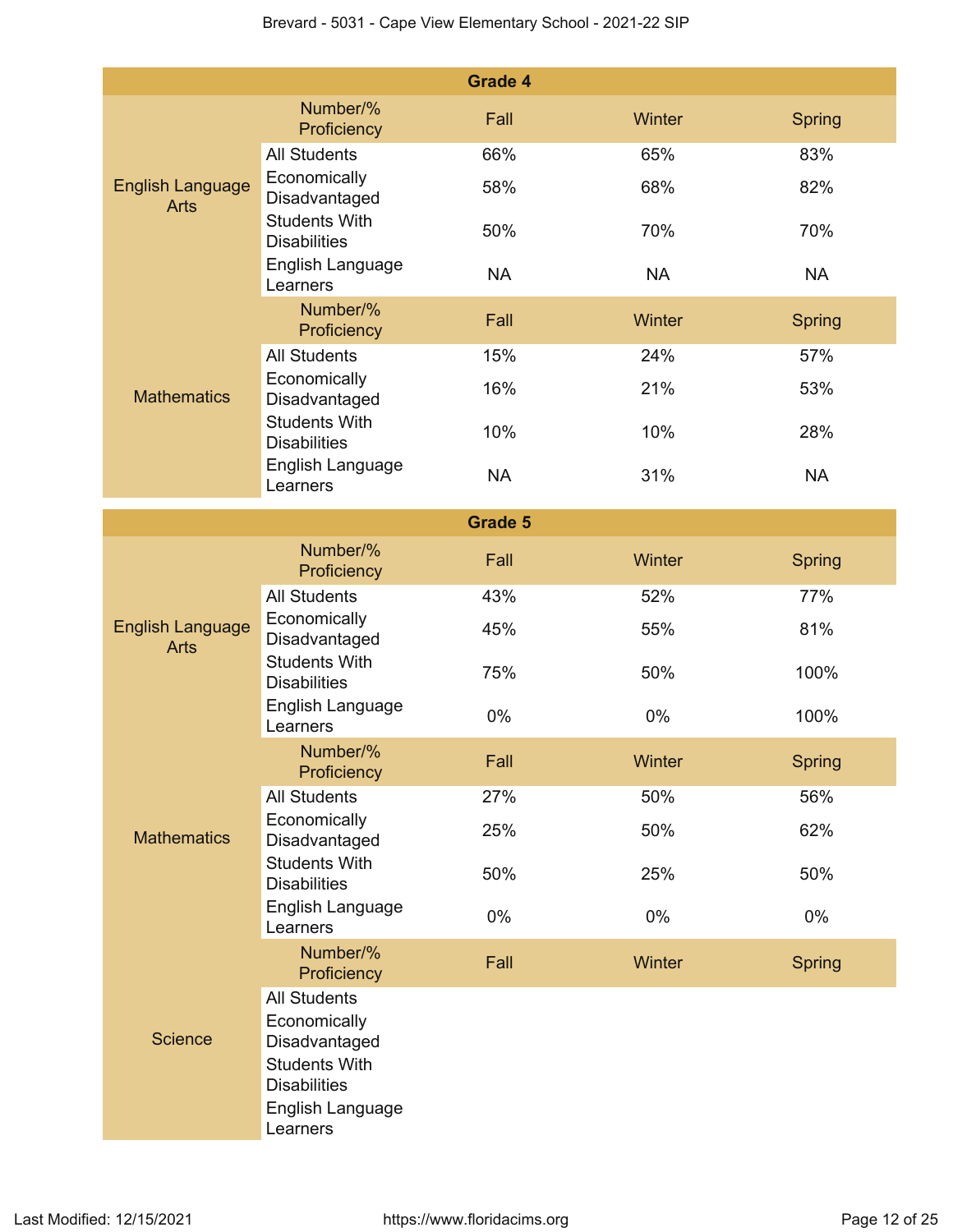|                                        |                                             | Grade 6   |               |               |
|----------------------------------------|---------------------------------------------|-----------|---------------|---------------|
|                                        | Number/%<br>Proficiency                     | Fall      | Winter        | <b>Spring</b> |
|                                        | <b>All Students</b>                         | 41%       | 58%           | 77%           |
| <b>English Language</b><br><b>Arts</b> | Economically<br>Disadvantaged               | 29%       | 47%           | 71%           |
|                                        | <b>Students With</b><br><b>Disabilities</b> | 0%        | $0\%$         | 43%           |
|                                        | English Language<br>Learners                | $0\%$     | <b>NA</b>     | <b>NA</b>     |
|                                        | Number/%<br>Proficiency                     | Fall      | <b>Winter</b> | <b>Spring</b> |
|                                        | <b>All Students</b>                         | 20%       | 54%           | 59%           |
| <b>Mathematics</b>                     | Economically<br>Disadvantaged               | 12%       | 50%           | 62%           |
|                                        | <b>Students With</b><br><b>Disabilities</b> | 0%        | 33%           | 67%           |
|                                        | English Language<br>Learners                | <b>NA</b> | <b>NA</b>     | <b>NA</b>     |

## **Subgroup Data Review**

|                  |                    |                  |                          | 2021 SCHOOL GRADE COMPONENTS BY SUBGROUPS        |                   |                                      |                    |                   |                     |                                 |                       |
|------------------|--------------------|------------------|--------------------------|--------------------------------------------------|-------------------|--------------------------------------|--------------------|-------------------|---------------------|---------------------------------|-----------------------|
| <b>Subgroups</b> | <b>ELA</b><br>Ach. | <b>ELA</b><br>LG | <b>ELA</b><br>LG<br>L25% | <b>Math</b><br>Ach.                              | <b>Math</b><br>LG | <b>Math</b><br><b>LG</b><br>L25%     | <b>Sci</b><br>Ach. | <b>SS</b><br>Ach. | <b>MS</b><br>Accel. | Grad<br>Rate<br>2019-20 2019-20 | C & C<br><b>Accel</b> |
| <b>SWD</b>       | 31                 | 27               |                          | 28                                               | 50                |                                      |                    |                   |                     |                                 |                       |
| <b>ELL</b>       | 20                 |                  |                          | 50                                               |                   |                                      |                    |                   |                     |                                 |                       |
| <b>HSP</b>       | 38                 |                  |                          | 57                                               |                   |                                      |                    |                   |                     |                                 |                       |
| <b>WHT</b>       | 67                 | 71               | 58                       | 62                                               | 58                | 54                                   | 54                 |                   |                     |                                 |                       |
| <b>FRL</b>       | 59                 | 58               |                          | 54                                               | 61                |                                      | 38                 |                   |                     |                                 |                       |
|                  |                    |                  | 2019 SCHOOL              |                                                  |                   | <b>GRADE COMPONENTS BY SUBGROUPS</b> |                    |                   |                     |                                 |                       |
| <b>Subgroups</b> | <b>ELA</b><br>Ach. | <b>ELA</b><br>LG | <b>ELA</b><br>LG<br>L25% | <b>Math</b><br>Ach.                              | <b>Math</b><br>LG | <b>Math</b><br>LG<br>L25%            | <b>Sci</b><br>Ach. | SS<br>Ach.        | <b>MS</b><br>Accel. | Grad<br>Rate<br>2017-18 2017-18 | C & C<br><b>Accel</b> |
| <b>SWD</b>       | 32                 | 71               | 82                       | 54                                               | 62                | 54                                   |                    |                   |                     |                                 |                       |
| <b>ELL</b>       | 40                 |                  |                          | 50                                               |                   |                                      |                    |                   |                     |                                 |                       |
| <b>HSP</b>       | 57                 | 59               |                          | 80                                               | 87                |                                      |                    |                   |                     |                                 |                       |
| <b>MUL</b>       | 42                 |                  |                          | 58                                               |                   |                                      |                    |                   |                     |                                 |                       |
| <b>WHT</b>       | 68                 | 62               | 80                       | 74                                               | 78                | 67                                   | 66                 |                   |                     |                                 |                       |
| <b>FRL</b>       | 60                 | 60               | 74                       | 69                                               | 73                | 69                                   | 58                 |                   |                     |                                 |                       |
|                  |                    |                  |                          | <b>2018 SCHOOL GRADE COMPONENTS BY SUBGROUPS</b> |                   |                                      |                    |                   |                     |                                 |                       |
| Subgroups        | <b>ELA</b><br>Ach. | <b>ELA</b><br>LG | <b>ELA</b><br>LG<br>L25% | <b>Math</b><br>Ach.                              | <b>Math</b><br>LG | <b>Math</b><br>LG<br>L25%            | <b>Sci</b><br>Ach. | <b>SS</b><br>Ach. | <b>MS</b><br>Accel. | Grad<br>Rate<br>2016-17 2016-17 | C & C<br><b>Accel</b> |
| <b>SWD</b>       | 41                 | 54               | 47                       | 30                                               | 50                | 47                                   | 47                 |                   |                     |                                 |                       |
| <b>HSP</b>       | 70                 | 85               |                          | 48                                               | 23                |                                      |                    |                   |                     |                                 |                       |
| <b>MUL</b>       | 77                 |                  |                          | 62                                               |                   |                                      |                    |                   |                     |                                 |                       |
| <b>WHT</b>       | 66                 | 58               | 56                       | 57                                               | 56                | 44                                   | 68                 |                   |                     |                                 |                       |
| <b>FRL</b>       | 66                 | 60               | 55                       | 52                                               | 44                | 19                                   | 58                 |                   |                     |                                 |                       |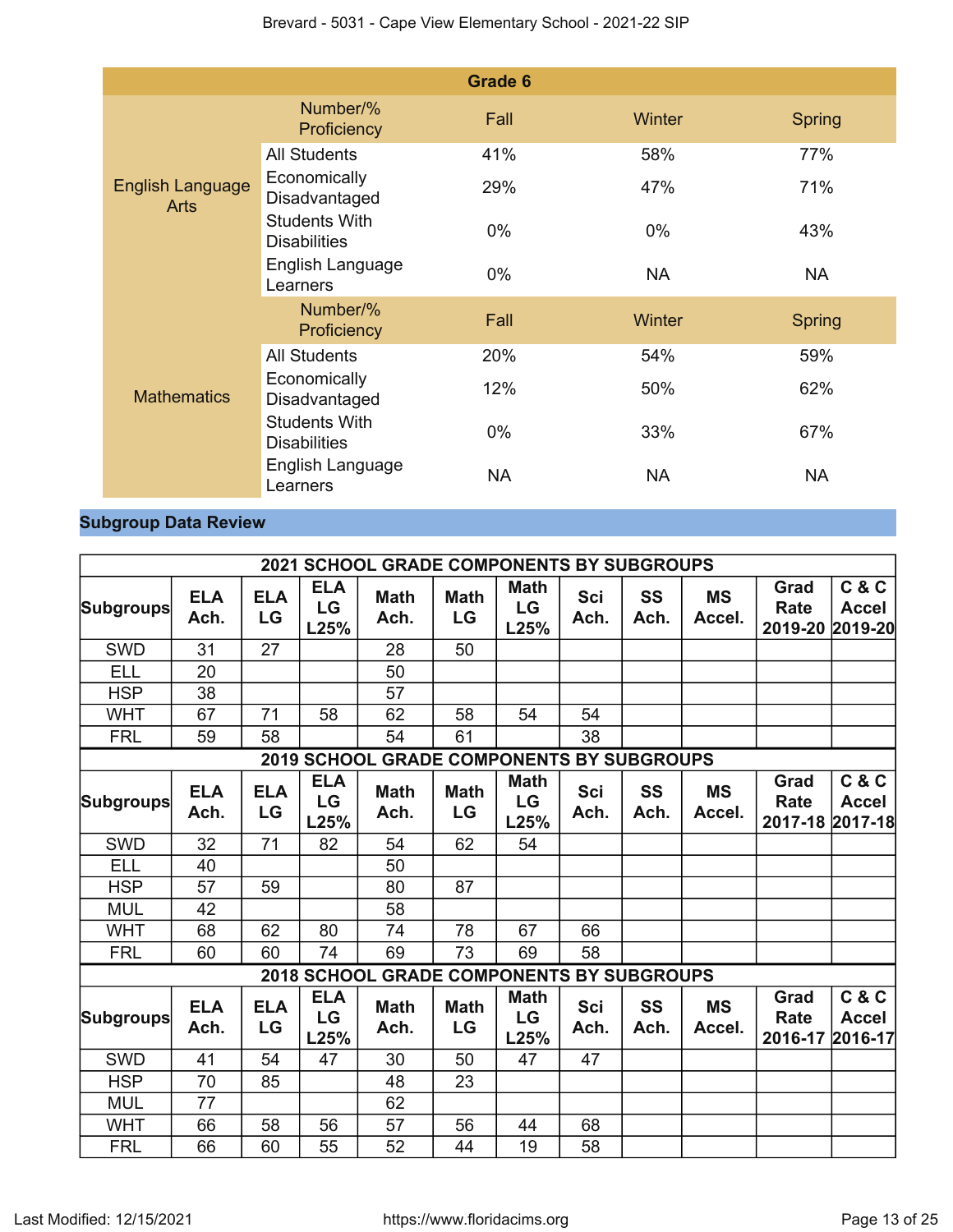## **ESSA Data Review**

| This data has been updated for the 2021-22 school year as of 10/19/2021.        |                    |
|---------------------------------------------------------------------------------|--------------------|
| <b>ESSA Federal Index</b>                                                       |                    |
| ESSA Category (TS&I or CS&I)                                                    | [not<br>available] |
| <b>OVERALL Federal Index - All Students</b>                                     | 60                 |
| <b>OVERALL Federal Index Below 41% All Students</b>                             | <b>NO</b>          |
| <b>Total Number of Subgroups Missing the Target</b>                             | 2                  |
| Progress of English Language Learners in Achieving English Language Proficiency |                    |
| <b>Total Points Earned for the Federal Index</b>                                | 421                |
| <b>Total Components for the Federal Index</b>                                   | $\overline{7}$     |
| <b>Percent Tested</b>                                                           | 99%                |
| <b>Subgroup Data</b>                                                            |                    |
| <b>Students With Disabilities</b>                                               |                    |
| Federal Index - Students With Disabilities                                      | 34                 |
| Students With Disabilities Subgroup Below 41% in the Current Year?              | <b>YES</b>         |
| Number of Consecutive Years Students With Disabilities Subgroup Below 32%       | 0                  |
| <b>English Language Learners</b>                                                |                    |
| Federal Index - English Language Learners                                       | 35                 |
| English Language Learners Subgroup Below 41% in the Current Year?               | <b>YES</b>         |
| Number of Consecutive Years English Language Learners Subgroup Below 32%        |                    |
|                                                                                 | 0                  |
| <b>Asian Students</b>                                                           |                    |
| Federal Index - Asian Students                                                  |                    |
| Asian Students Subgroup Below 41% in the Current Year?                          | N/A                |
| Number of Consecutive Years Asian Students Subgroup Below 32%                   | 0                  |
| <b>Black/African American Students</b>                                          |                    |
| Federal Index - Black/African American Students                                 |                    |
| Black/African American Students Subgroup Below 41% in the Current Year?         | N/A                |
| Number of Consecutive Years Black/African American Students Subgroup Below 32%  | 0                  |
| <b>Hispanic Students</b>                                                        |                    |
| Federal Index - Hispanic Students                                               | 48                 |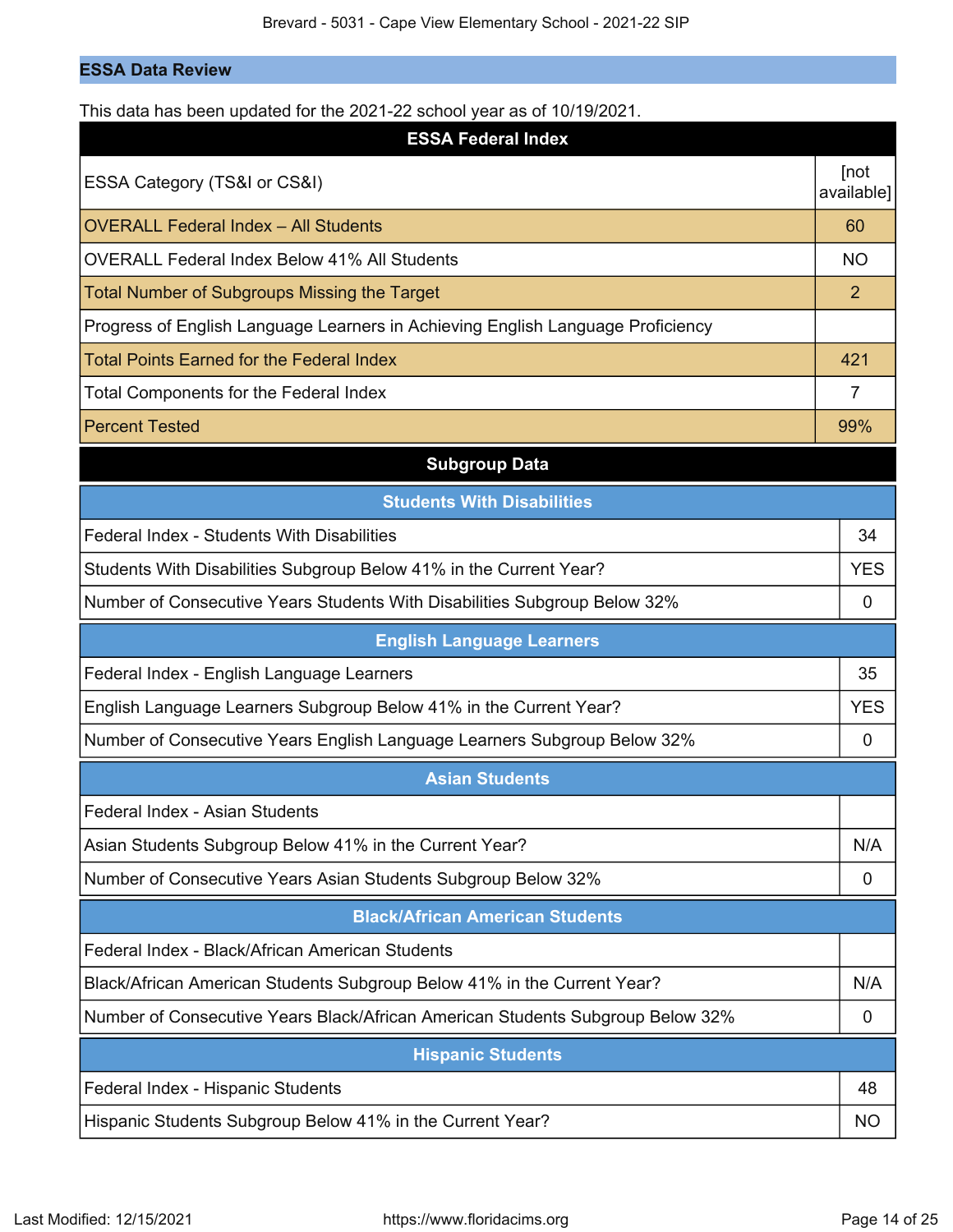| <b>Hispanic Students</b>                                                           |                |  |  |  |  |  |  |
|------------------------------------------------------------------------------------|----------------|--|--|--|--|--|--|
| Number of Consecutive Years Hispanic Students Subgroup Below 32%                   | 0              |  |  |  |  |  |  |
| <b>Multiracial Students</b>                                                        |                |  |  |  |  |  |  |
| Federal Index - Multiracial Students                                               |                |  |  |  |  |  |  |
| Multiracial Students Subgroup Below 41% in the Current Year?                       | N/A            |  |  |  |  |  |  |
| Number of Consecutive Years Multiracial Students Subgroup Below 32%                | $\mathbf 0$    |  |  |  |  |  |  |
| <b>Native American Students</b>                                                    |                |  |  |  |  |  |  |
| Federal Index - Native American Students                                           |                |  |  |  |  |  |  |
| Native American Students Subgroup Below 41% in the Current Year?                   | N/A            |  |  |  |  |  |  |
| Number of Consecutive Years Native American Students Subgroup Below 32%            | $\overline{0}$ |  |  |  |  |  |  |
| <b>Pacific Islander Students</b>                                                   |                |  |  |  |  |  |  |
| Federal Index - Pacific Islander Students                                          |                |  |  |  |  |  |  |
| Pacific Islander Students Subgroup Below 41% in the Current Year?                  | N/A            |  |  |  |  |  |  |
| Number of Consecutive Years Pacific Islander Students Subgroup Below 32%           | 0              |  |  |  |  |  |  |
| <b>White Students</b>                                                              |                |  |  |  |  |  |  |
| Federal Index - White Students                                                     | 61             |  |  |  |  |  |  |
| White Students Subgroup Below 41% in the Current Year?                             | <b>NO</b>      |  |  |  |  |  |  |
| Number of Consecutive Years White Students Subgroup Below 32%                      | $\mathbf 0$    |  |  |  |  |  |  |
| <b>Economically Disadvantaged Students</b>                                         |                |  |  |  |  |  |  |
| Federal Index - Economically Disadvantaged Students                                | 54             |  |  |  |  |  |  |
| Economically Disadvantaged Students Subgroup Below 41% in the Current Year?        | <b>NO</b>      |  |  |  |  |  |  |
| Number of Consecutive Years Economically Disadvantaged Students Subgroup Below 32% | $\mathbf 0$    |  |  |  |  |  |  |

## **Analysis**

#### **Data Analysis**

Answer the following analysis questions using the progress monitoring data and state assessment data, if applicable.

#### **What trends emerge across grade levels, subgroups and core content areas?**

## ELA Grade Level Data:

6th grade ELA showed a decline of 7 percentage points from 2019 to 2021; 63% (2019) to 56% (2021). This score also reflects a decline of 6 percentage points between school and district in 2021.

#### Math Grade Level Data:

-3rd grade math showed a decline of 26 percentage points from 2019 to 2021; 65% (2019) to 39% (2021). This score reflects a decline of 15 percentage points between school to district in 2021. Also,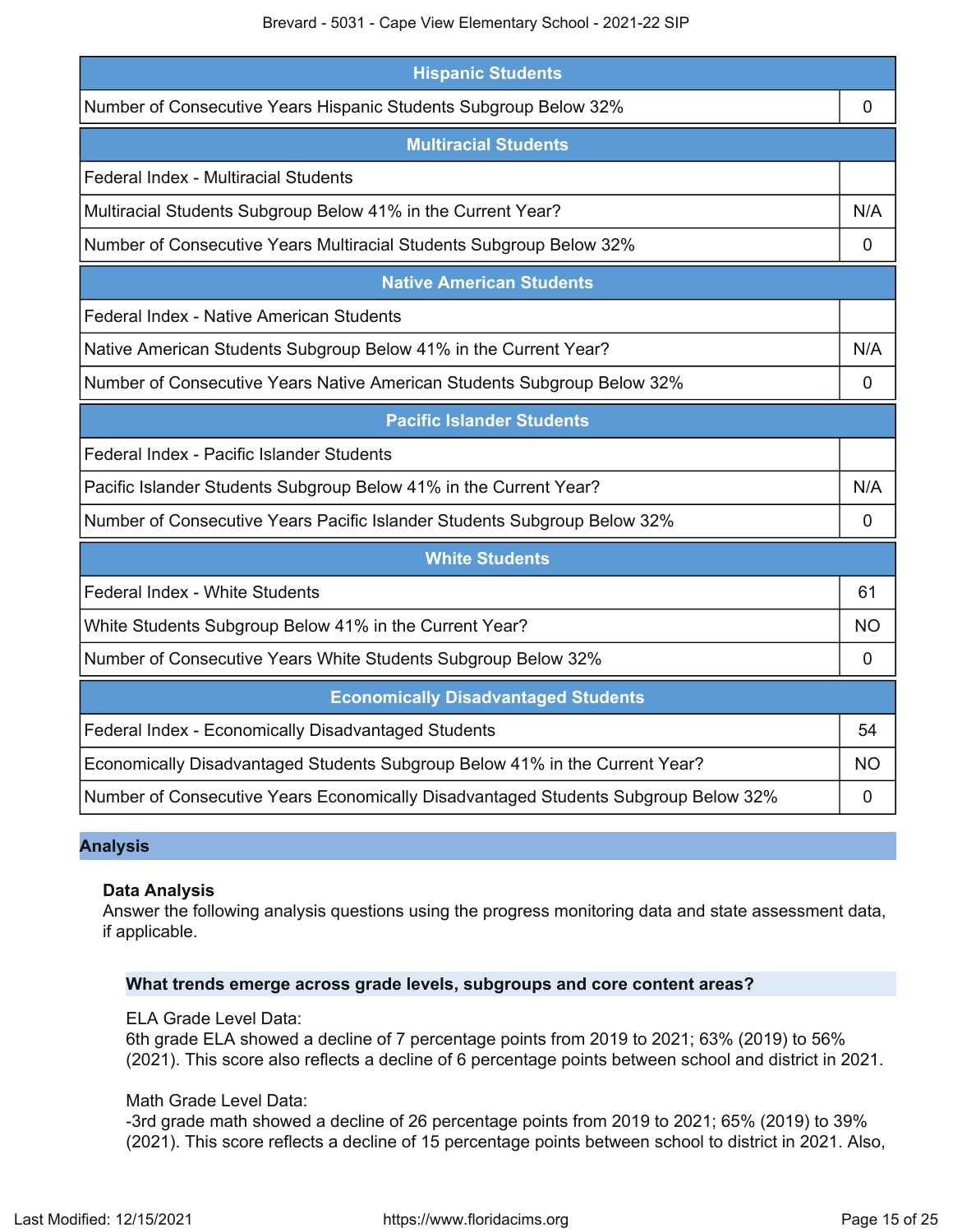a 12 point decline between school and state was evident in 2021.

-5th grade math showed a decline of 11 percentage points from 2019 to 2021; 68% (2019) to 57% (2021)

-6th grade math showed a decline of 18 percentage points from 2019 to 2021; 85% (2019) to 67% (2021)

SWD ELA Subgroup Comparison (Grades 3-6):

28% of SWD students scored at Level 1 or 2 (below proficiency) on FSA ELA compared to 63% of SWD students scoring at Level 1 or 2 on FSA ELA in 2021. This is a difference of 35 percentage points.

SWD Math Subgroup Comparison (Grades 3-6):

38% of SWD students scored at Level 1 or 2 (below proficiency) on FSA Math compared to 66% of SWD students scoring at Level 1 or 2 on FSA Math in 2021. This is a difference of 28 percentage points.

Content Area 3-Year Data Trend: See next box for 3 year trend data.

## **What data components, based off progress monitoring and 2019 state assessments, demonstrate the greatest need for improvement?**

After reviewing Cape View's ELA achievement data over the past three years, the following areas that demonstrate the greatest need for improvement are: (1) ELA LG L25% (2) Math LG & (3) Science

Content Area 3-Year Data Trend: ELA overall achievement reflects a slight decline (2021, 62%; 2019, 63%; 2018, 67%) -1

ELA LG trend shows improvement (2021, 66%; 2019, 61%; and 2018, 60%). +5

ELA LG L25% shows a significant decline (2021, 60%; 2019, 77%; and 2018, 58%) -17

Math achievement reflects a decline (2021, 60%, 2019, 73%, 2018, 57%) -13

Math LG reflects a decline (2021, 62%, 2019, 78%, 2018, 51%) -16

Math LG of lowest 25% reflects a decline (2021, 59%, 2019, 71%, 2018, 41%) -12

## **What were the contributing factors to this need for improvement? What new actions would need to be taken to address this need for improvement?**

Contributing factors to these two areas for needs improvement are virtual learning that was offered as an option for students during the 2020-2021 school year; and the learning gap that remained evident for those students who failed to thrive during eLearning at the end of the 2019-2020 school year (March-May). Non-proficient readers struggled with understanding rigorous tasks in response to reading. Actions will be taken to accelerate learning through core instruction for all students and scaffolding and intervention through teacher-led small group instruction. Differentiated instruction will be provided using the Teacher toolbox: Ready Instruction, Tools for Instruction and Personalized Instruction depending upon the student data and grouping needs. Taxonomy of the lessons will be considered and a gradual increase in rigor will be a strategy used.

**What data components, based off progress monitoring and 2019 state assessments, showed the most improvement?**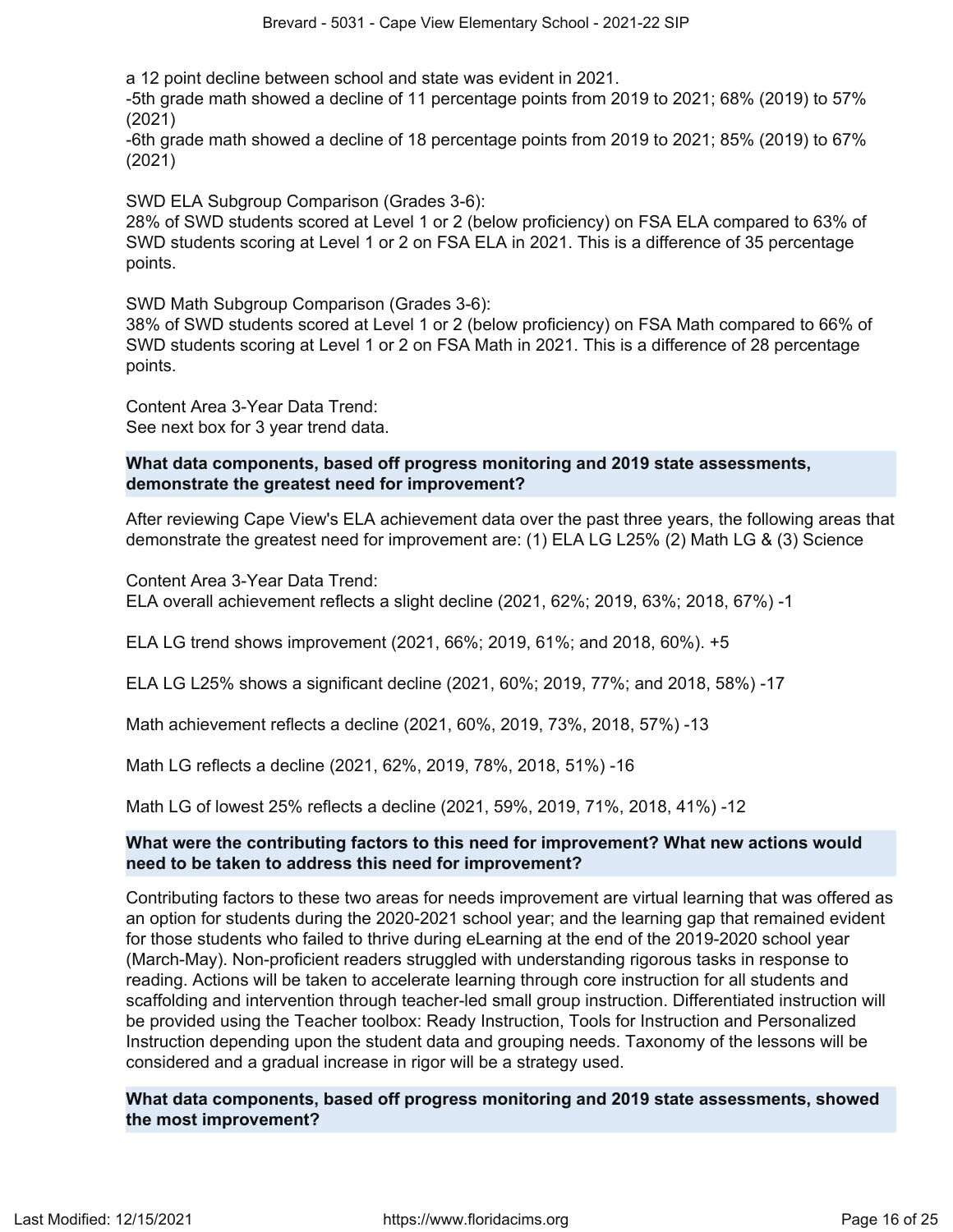ELA LG three-year trend shows improvement (2021, 66%; 2019, 61%; and 2018, 60%).

## **What were the contributing factors to this improvement? What new actions did your school take in this area?**

During fall professional development 2020-2021 school year, all 3rd - 6th grade teachers were trained on the use of iReady's Tools for Scaffolding Comprehension. Also, teachers analyzed iReady ELA data with fidelity and utilized their class' instructional grouping information to implement instructional recommendations. In addition, the Literacy Coach provided numerous mentoring and coaching opportunities for our 4th grade teachers through modeling rigorous writing strategies from December through March.

#### **What strategies will need to be implemented in order to accelerate learning?**

iReady's Tools for Scaffolding Comprehension can be used with the district's new ELA curriculums: Benchmark Advance (3rd-5th) and Savaas (6th). Teachers will follow the district's Benchmark Advance and Savaas timelines for whole and small-group instruction to include Tools for Scaffolding Comprehension. Also, teachers will select tasks from the iReady Toolbox for Tier 1 acceleration. Teachers will provide rigorous and specific learning tasks during small group instruction. Again, lessons will be differentiated based on defined deficits to meet the needs of On Level, One Grade Level below, and Two Grade Levels below students (personalized instruction plan). Also, teachers will provide relevant background knowledge and plan for necessary opportunities to build content vocabulary.

**Based on the contributing factors and strategies identified to accelerate learning, describe the professional development opportunities that will be provided at the school to support teachers and leaders.**

During the opportunity for advanced planning, teachers in K-5 were offered Benchmark Advance Launch Unit training; grade 6 was offered the opportunity for advanced planning in Savaas.

Benchmark Advance Quality Assessment training was offered for grades 4 and 5.

Ongoing training and support is available for all teachers as related to Benchmark Advance and Savaas. This may be in the form of what to use during small-group instruction (Tier 1 instructional support), online supports for teachers, writing supports, and progress monitoring.

Professional development opportunities for teachers will be offered in utilizing resources from i-Ready math tool box and using progress monitoring tools within i-Ready to identify struggling students. Yearly Pacing for Prerequisites provides opportunities to weave prerequisite content into grade-level work and pacing suggestions to keep learning on track. Unit and Lesson Support provides tips for supporting students as they engage in grade-level content.

Professional development opportunities will be offered to teachers in the use of iReady tasks and digital tools to accelerate learning. These will include, but are not limited to, ways to intentionally scaffold lessons and expand content vocabulary knowledge.

## **Provide a description of the additional services that will be implemented to ensure sustainability of improvement in the next year and beyond.**

Classroom observations will be made by administration and staff to observe the level of student engagement, DOK questioning and the use of academic vocabulary in all content areas.

Primary classroom observations will be focused on Benchmark Advance's core instructional materials, tasks and assignments that meet the rigor of the new benchmarks (writing tasks and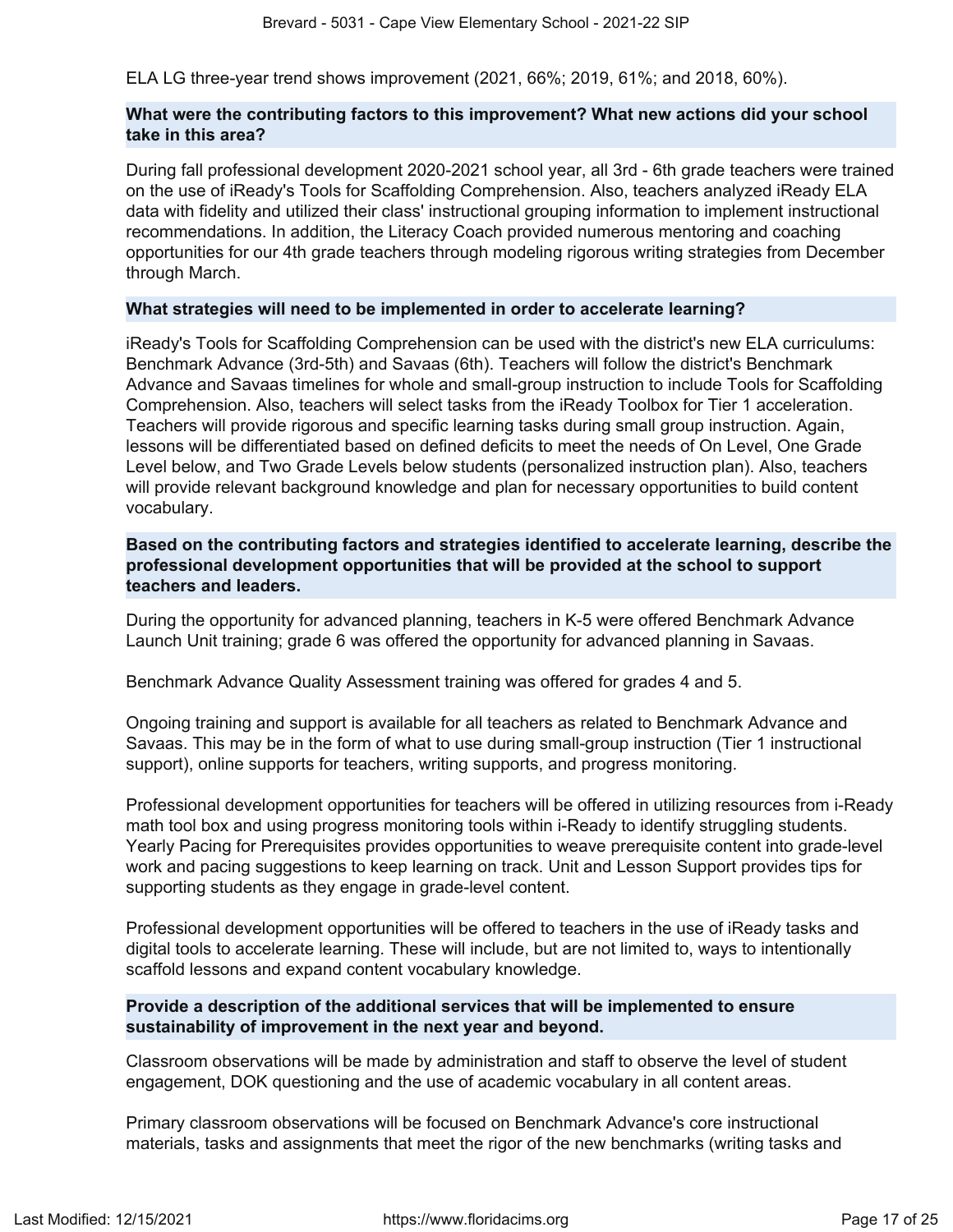response to reading).

Intermediate classroom observations will be focused on student discourse to include questions, explanation and reasoning using mathematical language. Students will be able to engage in productive discussion using strategies provided through scaffolding.

A certified teacher will provide academic support/small group instruction for ELA and math in order to address the needs of the lowest performing students.

Geometry will be infused at the beginning of the school year so students get early exposure to geometry skills.

There will be a school-wide science and math vocabulary focus.

Lexia will be used for progress monitoring SWD reading foundational skills.

## **Part III: Planning for Improvement**

<span id="page-17-0"></span>**Areas of Focus:**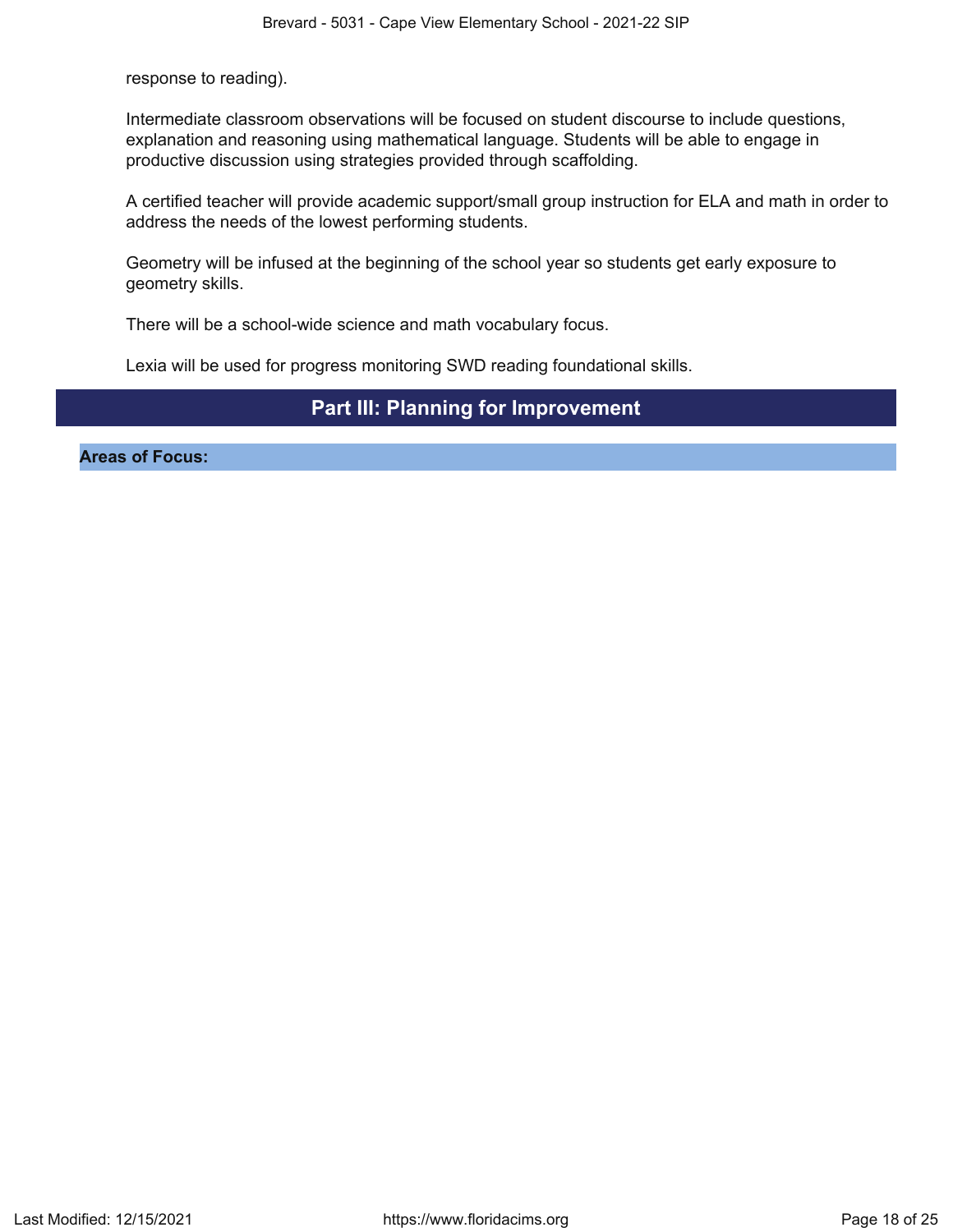| #1. Instructional Practice specifically relating to ELA                   |                                                                                                                                                                                                                                                                                                                                                                                                                                                                       |  |
|---------------------------------------------------------------------------|-----------------------------------------------------------------------------------------------------------------------------------------------------------------------------------------------------------------------------------------------------------------------------------------------------------------------------------------------------------------------------------------------------------------------------------------------------------------------|--|
| Area of<br><b>Focus</b><br><b>Description</b><br>and<br><b>Rationale:</b> | After analyzing 2021 FSA data, Cape View's ELA L25% data reflect a decrease from 77%<br>(2019) to 60% (2021). As a result of eLearning and the lack of direct instruction, teachers<br>will progress monitor and provide supports for identified students while attending to Tier 1<br>instruction (acceleration).                                                                                                                                                    |  |
| <b>Measureable</b><br><b>Outcome:</b>                                     | The classroom teacher will be responsible for monitoring the students' pass/fail rate via the<br>students' instructional pathways. The ELA lowest 25% will be progressed monitored for<br>improvement between Diagnostic 1, Diagnostic 2 and Diagnostic 3.<br>The expectation of implementing these action steps should demonstrate an increase on<br>FSA of 3 percentage points (63%).                                                                               |  |
| <b>Monitoring:</b>                                                        | The classroom teachers will monitor students' iReady instructional pathway results (pass/<br>fail rate) and this will be discussed and tracked during data chats. Also, the teacher will use<br>data from the Tools for Scaffolding Comprehension to plan learning tasks and differentiate<br>instruction.                                                                                                                                                            |  |
| <b>Person</b><br>responsible<br>for<br>monitoring<br>outcome:             | Jill Keane (keane.jill@brevardschools.org)                                                                                                                                                                                                                                                                                                                                                                                                                            |  |
| <b>Evidence-</b><br>based<br><b>Strategy:</b>                             | Teachers will determine which skills support students as they work toward grade level<br>comprehension outcomes. Each ELA strand has corresponding resources under Tools for<br>Scaffolding Comprehension available through iReady. The Tools for Scaffolding<br>Comprehension guide offers teacher recommendations for addressing unfinished learning.<br>Teachers support students through teacher-led small groups each week based on student<br>data from iReady. |  |
| <b>Rationale</b><br>for<br><b>Evidence-</b><br>based<br><b>Strategy:</b>  | Teachers have been trained in the use of Tools for Scaffolding Comprehension to close the<br>gap caused by unfinished learning. Teachers are knowledgeable about the use of iReady<br>tools to support student learning.                                                                                                                                                                                                                                              |  |

## **Action Steps to Implement**

1. Administration will observe the use of Tools for Scaffolding Comprehension by using data focusing on skills needed to close the gap from unfinished learning for all students.

**Person Responsible** Jill Keane (keane.jill@brevardschools.org)

2. Teachers will utilize the iReady Instructional Grouping Report to strategically maximize effectiveness of small group instruction in order to accelerate learning.

**Person Responsible** Suzanne Brooks (brooks.suzanne@brevardschools.org)

3. The literacy coach (.5 T) will lead the Literacy Leadership Team to identify struggling writers. Students will work with an assigned writing coach. Assigned coaches will conduct conferences focused on the six elements of writing. Teachers will maintain a writing portfolio for identified students for the purpose of tracking improvement. Writing samples will come from Benchmark Advanced writing topics and the Saavas Reading program.

**Person Responsible** Pamela Dodd (dodd.pamela@brevardschools.org)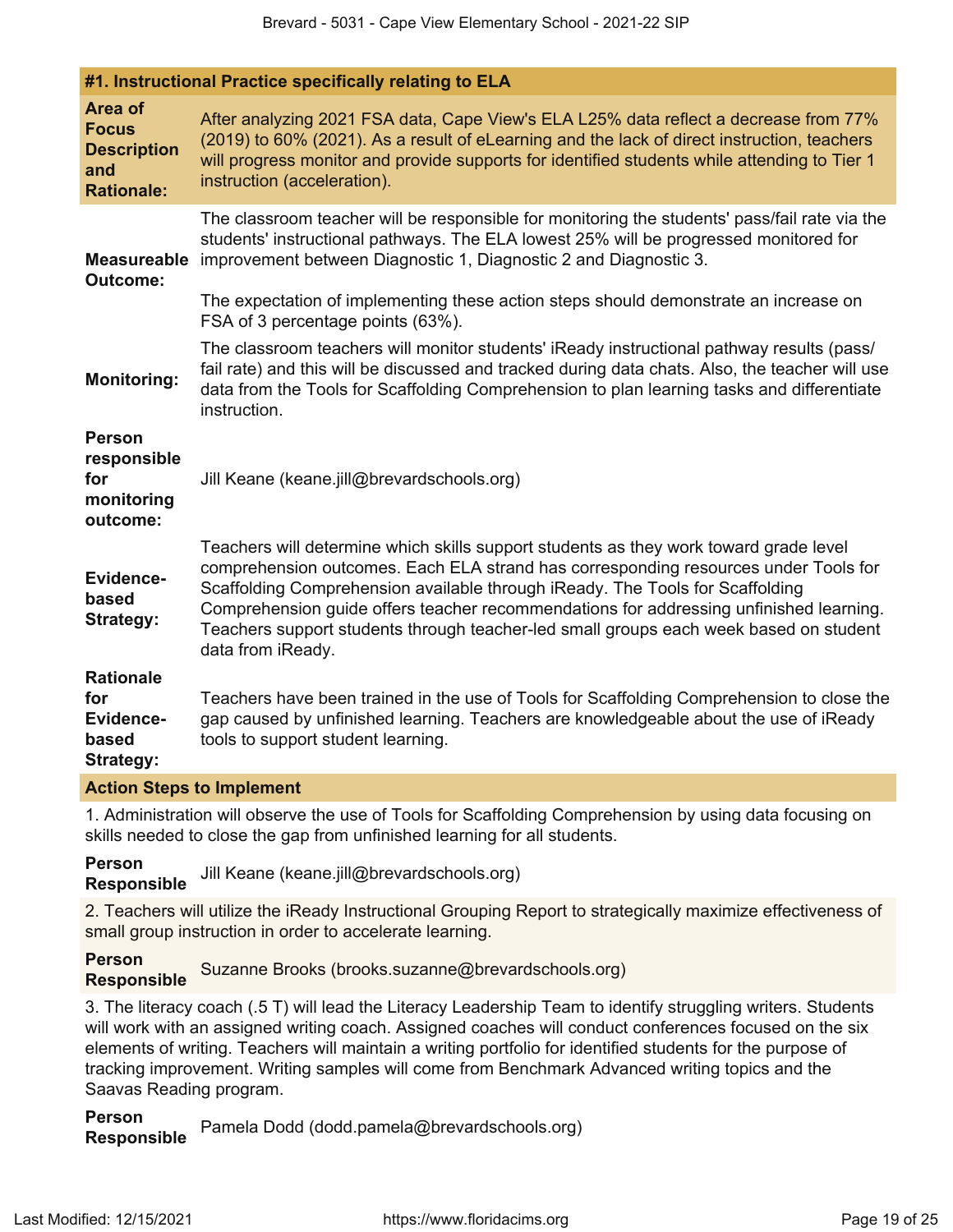4. A certified teacher will provide differentiated intervention through Academic Support, twice a week (Tuesdays and Thursdays) for 3rd and 4th grade students who are substantially deficient in ELA. This will include our Students With Disabilities, which is designated time in addition to RtI in the general education classroom. The teacher will use Phonics for Learning materials and vocabulary mini lessons with this group.(T)

## **Person**

**Responsible** Nichole LaMarr (lamarr.nichole@brevardschools.org)

5. Classroom teachers will administer the Standards Mastery Assessments in grades 3-6, every nine weeks, according to our Instructional Agreements. The leadership team and administration will monitor and review this data with the classroom teacher. This will give students the opportunity to grapple with depth of the standard and teachers information about how the students understood the standard.

**Person Responsible** Jill Keane (keane.jill@brevardschools.org)

6. During data chats, we share ELA L25% information and spreadsheets for how many points are needed to make an ELA learning gain. Administration will progress monitor this data at each monthly meeting and discuss next steps with classroom teachers.

**Person Responsible** Pamela Dodd (dodd.pamela@brevardschools.org)

7. Cape View will offer all kindergarten parents an opportunity to participate in a Literacy Night on October 6, 2021. It is important for teachers to communicate early on grade appropriate expectations so that parents know how to support their child at home with literacy. Materials will be provided on this night and teachers will model reading strategies and how to use the purchased materials to support literacy and learning at home. (T)

**Person Responsible** Pamela Dodd (dodd.pamela@brevardschools.org)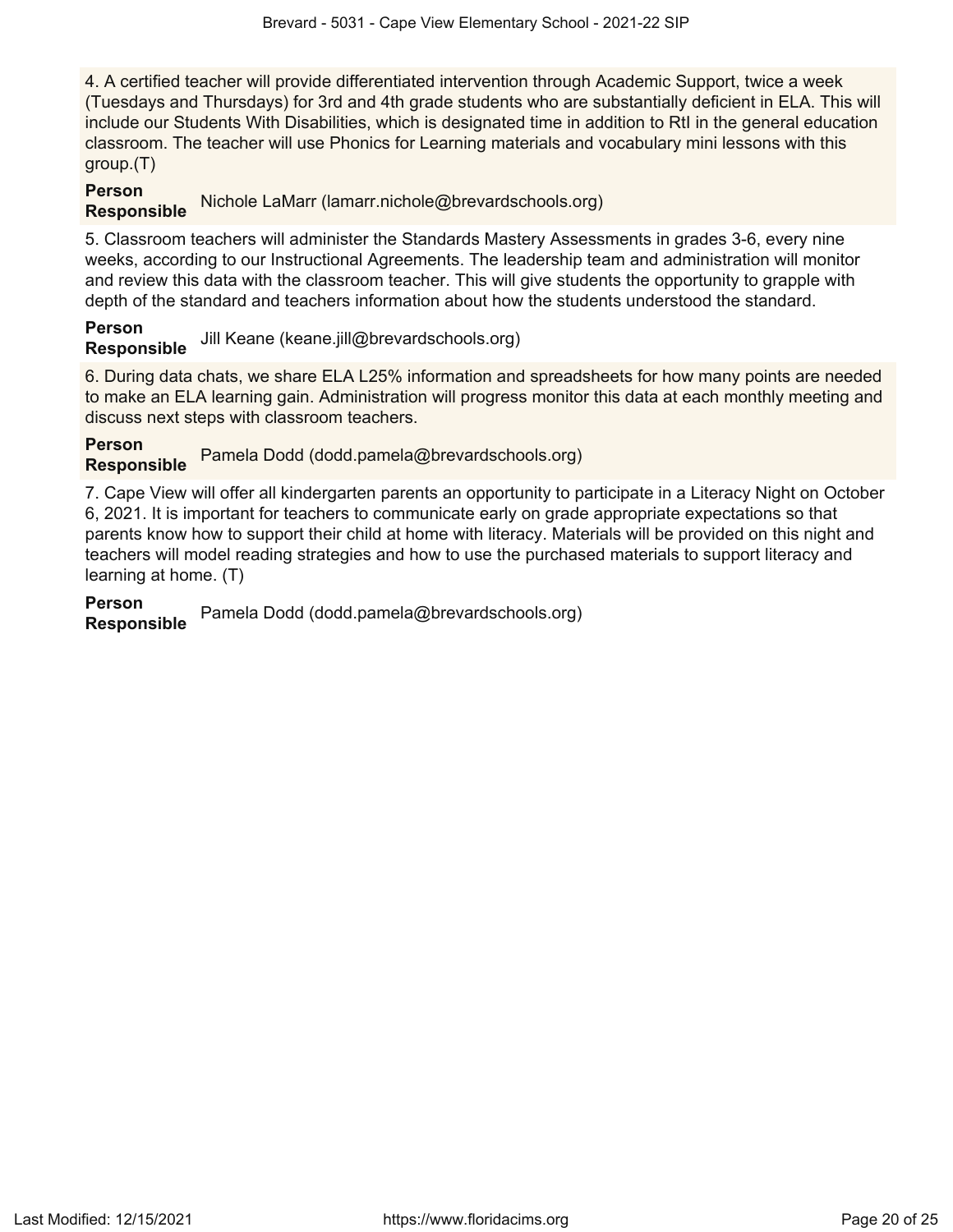| #2. Instructional Practice specifically relating to Math                  |                                                                                                                                                                                                                                                                                                                                              |  |
|---------------------------------------------------------------------------|----------------------------------------------------------------------------------------------------------------------------------------------------------------------------------------------------------------------------------------------------------------------------------------------------------------------------------------------|--|
| Area of<br><b>Focus</b><br><b>Description</b><br>and<br><b>Rationale:</b> | After analyzing 2021 FSA data, Cape View's Math learning gains data reflect a decrease of<br>16 percentage points, from 78% (2019) to 62% (2021). As a result of eLearning and the<br>lack of face-to-face direct instruction, student math achievement suffered greatly.                                                                    |  |
| <b>Measureable</b><br><b>Outcome:</b>                                     | The classroom teacher will be responsible for monitoring the students' pass/fail rate of the<br>instructional program. Math learning gains will be progressed monitored for improvement<br>between Diagnostic 1, Diagnostic 2 and Diagnostic 3.                                                                                              |  |
|                                                                           | The expectation of implementing these action steps should demonstrate an increase of 3<br>percentage points from 62% to 65% on FSA Math learning gains.                                                                                                                                                                                      |  |
| <b>Monitoring:</b>                                                        | The classroom teachers will monitor students' iReady Math instructional pathway results<br>(pass/fail rate) and this will be tracked and discussed during data chats. Also, the teacher<br>will use data from the Math Prerequisites lessons to plan targeted skills/tasks to<br>differentiate instruction.                                  |  |
| <b>Person</b><br>responsible<br>for<br>monitoring<br>outcome:             | Jill Keane (keane.jill@brevardschools.org)                                                                                                                                                                                                                                                                                                   |  |
| <b>Evidence-</b><br>based<br>Strategy:                                    | Teachers will utilize recommendations from the Math Prerequisite guide to address<br>unfinished learning. Teachers will determine which math strand and corresponding Math<br>Prerequisite resource to use to support student learning.                                                                                                      |  |
| <b>Rationale</b><br>for<br><b>Evidence-</b><br>based<br><b>Strategy:</b>  | Teachers have been trained in the use of iReady Math Prerequisites to close the gap<br>caused by unfinished learning. Teachers will implement tasks from the iReady Teacher<br>Toolbox to support their small group instruction, beginning in October. Teachers will<br>address small group instruction at the beginning of each math block. |  |

## **Action Steps to Implement**

1. Classroom observations will be focused on student discourse to include questions, explanations and reasoning using mathematical language. All students will be able to engage in productive discussion using strategies provided through scaffolding. A Look For tool similar to the ELEOT will be used.

**Person Responsible** Jill Keane (keane.jill@brevardschools.org)

2. A certified teacher will provide differentiated intervention through Academic Support after school two days per week (Tuesdays and Thursdays) for students who are substantially deficient in Math.

**Person Responsible** Suzanne Brooks (brooks.suzanne@brevardschools.org)

3. Classroom teachers will provide exposure to geometry skills earlier in the school year by utilizing Math Prerequisite lessons to plan targeted skills/tasks due to the gap created by unfinished learning (March-May, 2019-2020).

## **Person**

**Responsible** Suzanne Brooks (brooks.suzanne@brevardschools.org)

4. Materials such as white boards and hands-on manipulatives such as multiplication cards, games, and fraction kits will be purchased to support math strategies and family engagement opportunities at home. Teachers will be encouraged to create their own math YouTube videos OR purchase the Connected Classroom for instructional use and review of foundational skills at home. (T)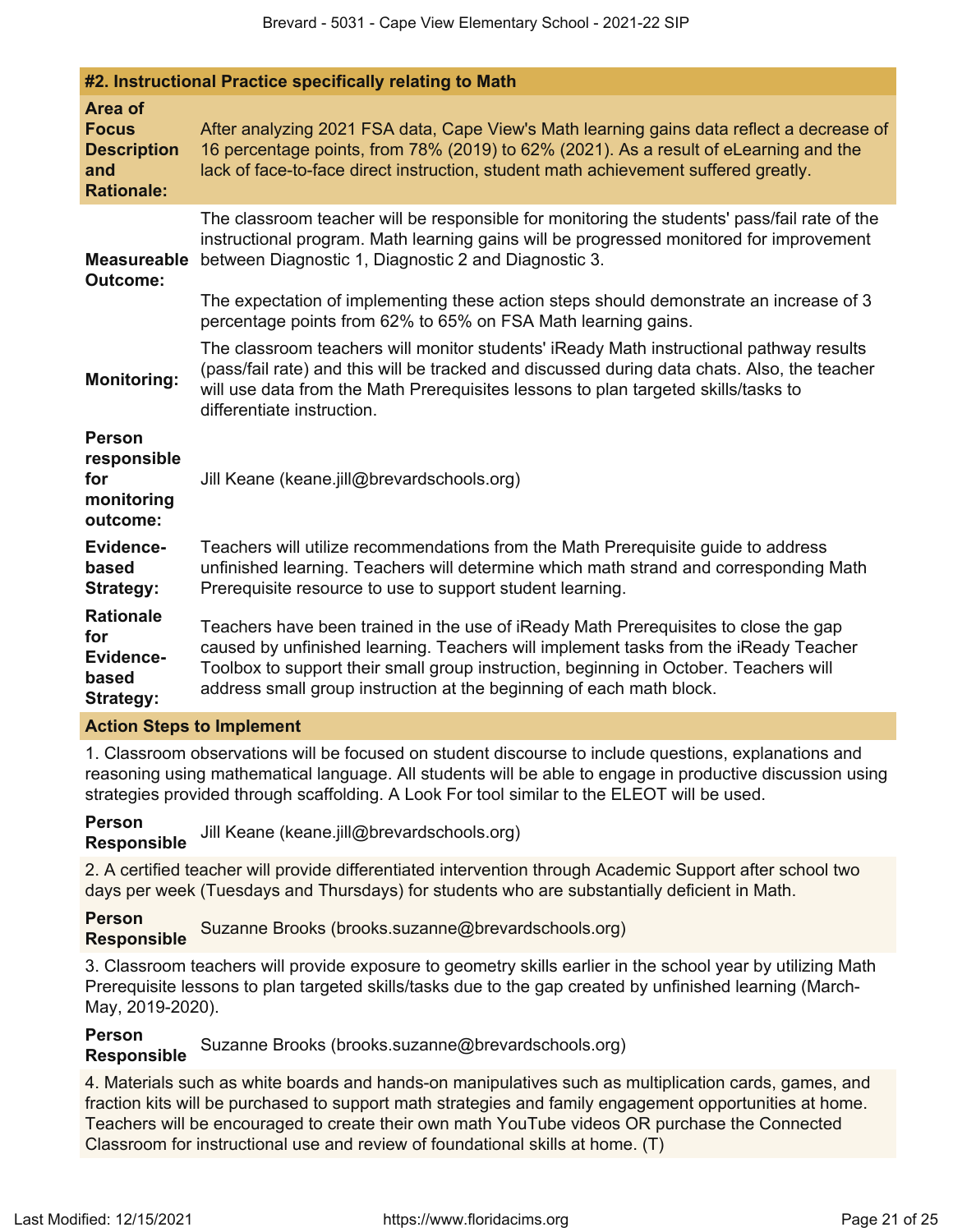**Person Responsible** Suzanne Brooks (brooks.suzanne@brevardschools.org)

5. Classroom teachers will administer the math Standards Mastery Assessments in grades 3-6, every nine weeks, according to our Instructional Agreements. The leadership team and administration will monitor and review this data with the classroom teacher. This will give students the opportunity to grapple with depth of the standard and teachers information about how the students understood the standard.

**Person Responsible** Jill Keane (keane.jill@brevardschools.org)

6. During data chats, we share Math L25% information and spreadsheets for how many points are needed to make a math learning gain. Administration will progress monitor this data at each monthly meeting and discuss next steps with classroom teachers.

**Person Responsible** Jill Keane (keane.jill@brevardschools.org)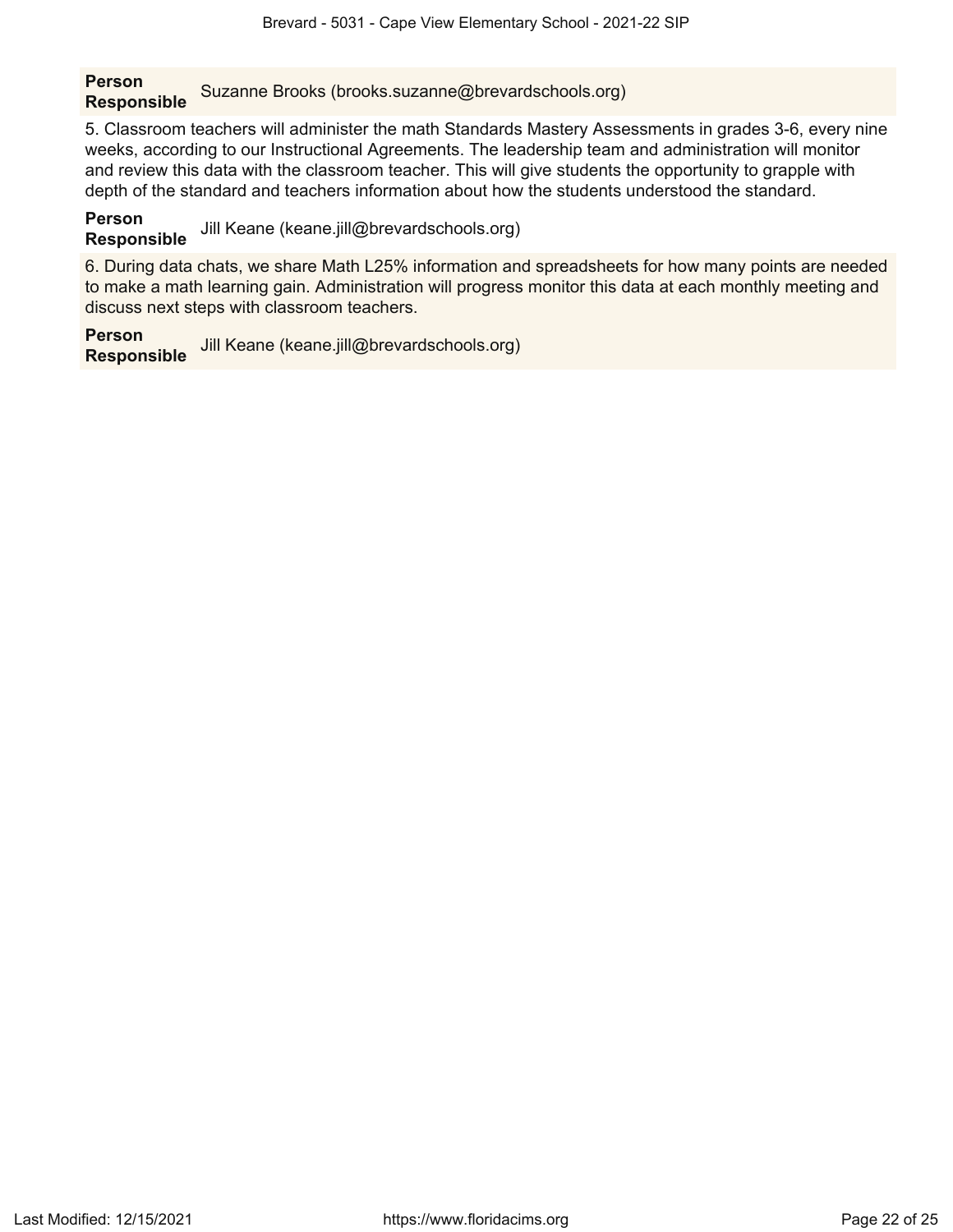|                                                                           | <b>#3. Misuacuonal Practice specifically relating to Science</b>                                                                                                                                                                                                                                                                                                          |  |
|---------------------------------------------------------------------------|---------------------------------------------------------------------------------------------------------------------------------------------------------------------------------------------------------------------------------------------------------------------------------------------------------------------------------------------------------------------------|--|
| Area of<br><b>Focus</b><br><b>Description</b><br>and<br><b>Rationale:</b> | After analyzing 2021 SSA data, Cape View's Science scores reflected a decrease of 6<br>percentage points, from 58% (2019) to 52% (2021). After careful analysis of student data,<br>we noticed that there were similarities between the number of students who earned Level 1<br>or 2 on FSA ELA and the number of students who earned Level 1 or 2 on SSA.               |  |
| <b>Measureable</b><br><b>Outcome:</b>                                     | Cape View's most recent Grade 5 SSA Prep (part 1) Assessment on Penda Science, 40%<br>of the fifth grade students scored 60% or higher. Cape View's goal is to have at least 60%<br>of the 5th grade students scoring 60% or higher on the Grade 5 SSA Prep (part 2)<br>Assessment on Penda Science.                                                                      |  |
| <b>Monitoring:</b>                                                        | Cape View's Penda Contact, administrators and teachers will utilize Penda Science<br>program for 3rd - 6th grade to monitor students' progress towards mastery of the science<br>standards to inform instructional practice.                                                                                                                                              |  |
| <b>Person</b><br>responsible<br>for<br>monitoring<br>outcome:             | Michelle Wedel (wedel.michelle@brevardschools.org)                                                                                                                                                                                                                                                                                                                        |  |
| <b>Evidence-</b><br>based<br><b>Strategy:</b>                             | Fifth grade students will participate in science lab activities under the direction of the<br>science lab teachers (T) who will focus on third and fourth grade standards with a key<br>focus on Nature of Science, identified through the Grade 5 SSA Prep (part 1) Assessment<br>on Penda Science. This allows the classroom teacher to focus on grade level standards. |  |
| <b>Rationale</b><br>for<br>Evidence-<br>based<br><b>Strategy:</b>         | Due to unfinished learning and eLearning, many 5th grade students missed face-to-face<br>science instructional delivery and missed hands-on investigations, and as a result, did not<br>master all of the grade-level specific science standards.                                                                                                                         |  |
| <b>Action Steps to Implement</b>                                          |                                                                                                                                                                                                                                                                                                                                                                           |  |

1. The Title I science lab teacher (T) and Penda Contact will analyze Penda data to collaborate and provide feedback to 3rd - 6th grade teachers regarding instructional best practices.

#### **Person**

**Responsible** Michelle Wedel (wedel.michelle@brevardschools.org)

**#3. Instructional Practice specifically relating to Science**

2. The Title I science lab teachers (T) and the 5th grade science teacher will collaborate and plan for science instruction to ensure the fidelity of 5th grade science standard; and will develop standards-based science investigations that will take place in the science lab and during classroom science instruction.

**Person Responsible** Michelle Wedel (wedel.michelle@brevardschools.org)

3. Cape View will provide a Virtual Family Night in October for all families to learn ways to support their child at home in science. Hands-on science activities will be modeled. Science materials will be purchased and sent home with every student in order to participate with their families during this virtual event. (T)

## **Person**

**Responsible** Michelle Wedel (wedel.michelle@brevardschools.org)

## **Additional Schoolwide Improvement Priorities**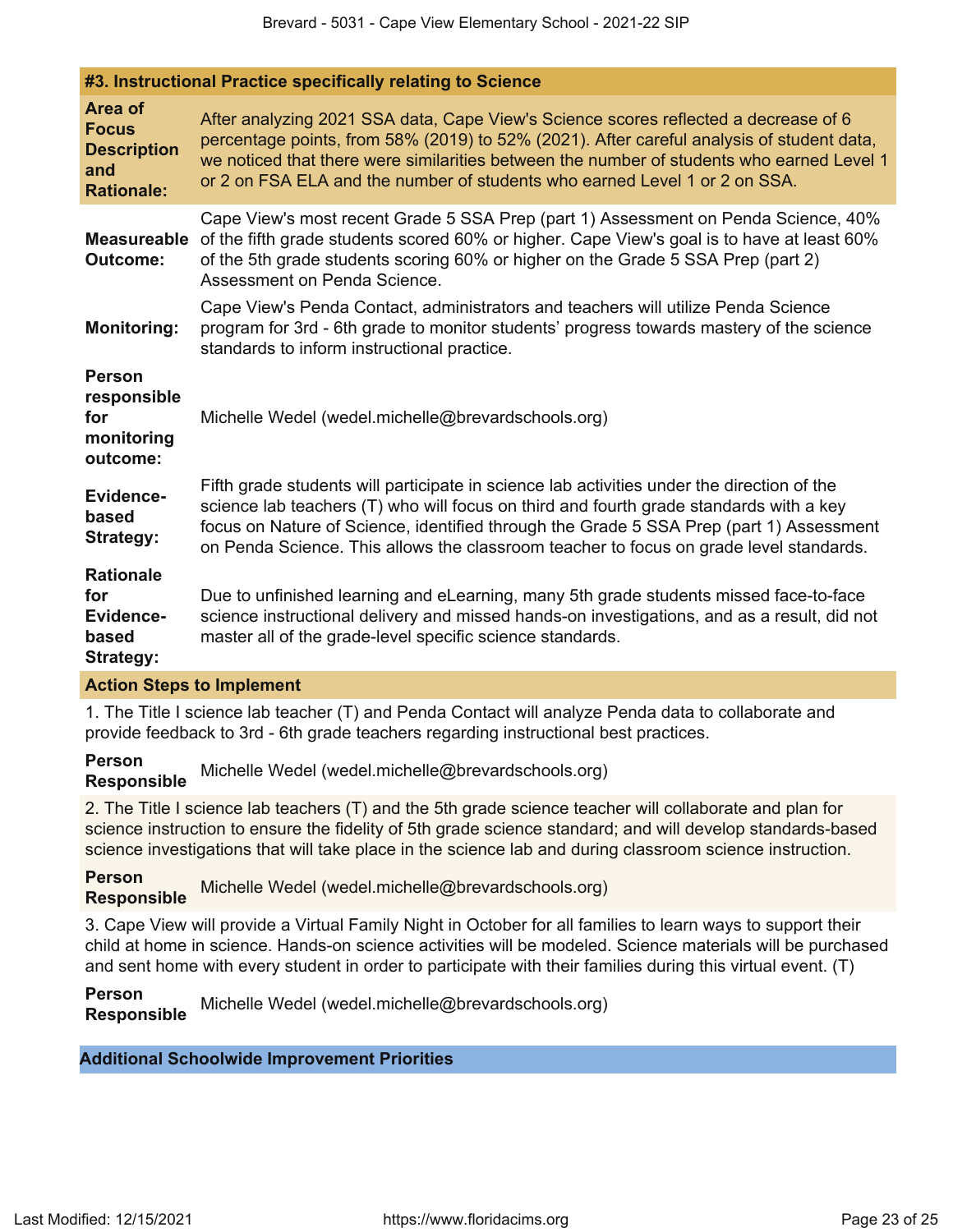Using the [SafeSchoolsforAlex.org](https://www.safeschoolsforalex.org/fl-school-safety-dashboard/), compare the discipline data of the school to discipline data across the state and provide primary or secondary areas of concern that the school will monitor during the upcoming school year. Include how the school culture and environment will be monitored through the lens of behavior or discipline data.

**On the School Safety Dashboard Cape View Elementary reported 0.0 incidents per 100 students. When compared to all elementary schools statewide, it falls into the Very Low category. Cape View Elementary's discipline data ranked #1 our of 1,395 elementary schools statewide. We also ranked #1 as compared to 56 elementary schools in the county. Regarding our total reported suspensions we also ranked #1 statewide and #1 out of 126. Although our discipline data is good, our school does have a substantial attendance issue to address, which has a direct impact on student learning. We will continue to use our Positive Behavior Support School Wide strategies: S.O.A.R. expectations (Safety first, On time to school each day, Actively engage in the work, Always be Respectful and Responsible). We will work with recognizing positive behaviors through Student of the Month, Principal's Lunch Bunch, recognition via morning announcements and the School Newsletter. Cape View teachers will discuss attendance with identified parents during our first parent conferences in October. Each quarter the principal will print an attendance report of students who have more than 7 days absent and make personal calls to the parents regarding the importance of direct instruction and the relationship between the number of days absent and successful learning. As a school we will continue to implement strategies from our Conscious Discipline training to support a healthy Social Emotional Learning enviornment for all students.**

## **Part IV: Positive Culture & Environment**

<span id="page-23-0"></span>A positive school culture and environment reflects: a supportive and fulfilling environment, learning conditions that meet the needs of all students, people who are sure of their roles and relationships in student learning, and a culture that values trust, respect and high expectations. Consulting with various stakeholder groups to employ school improvement strategies that impact the positive school culture and environment are critical. Stakeholder groups more proximal to the school include teachers, students, and families of students, volunteers, and school board members. Broad stakeholder groups include early childhood providers, community colleges and universities, social services, and business partners.

Stakeholders play a key role in school performance and addressing equity. Consulting various stakeholder groups is critical in formulating a statement of vision, mission, values, goals, and employing school improvement strategies.

## **Describe how the school addresses building a positive school culture and environment.**

2020 Teacher Insight Survey reflects a 9.9 out of 10 result; this data reflect our staff thrives in a positive and conducive teaching and learning environment. All domains ranked higher than the Brevard average, as well as the Top-Quartile of schools. The highest observations were Peer Culture (9.6) and Observation & Feedback (9.6). The lowest domain was Diversity, Equity & Inclusion (8.5). Again, Cape View's score exceeds the Brevard average (5.5) and the top quartile of schools (7.0).

Cape View received two PBIS recognitions: Gold Model School and the Resilience Award.

The Youth Truth Survey Executive Summary shows areas of strength under Relationships (83%) & Engagement (93%). The area for improvement was Culture (37%); this is an increase of 19 percentage points from last year's survey. In comparison, Cape View's score is higher than Typical Youth Truth's (25%)